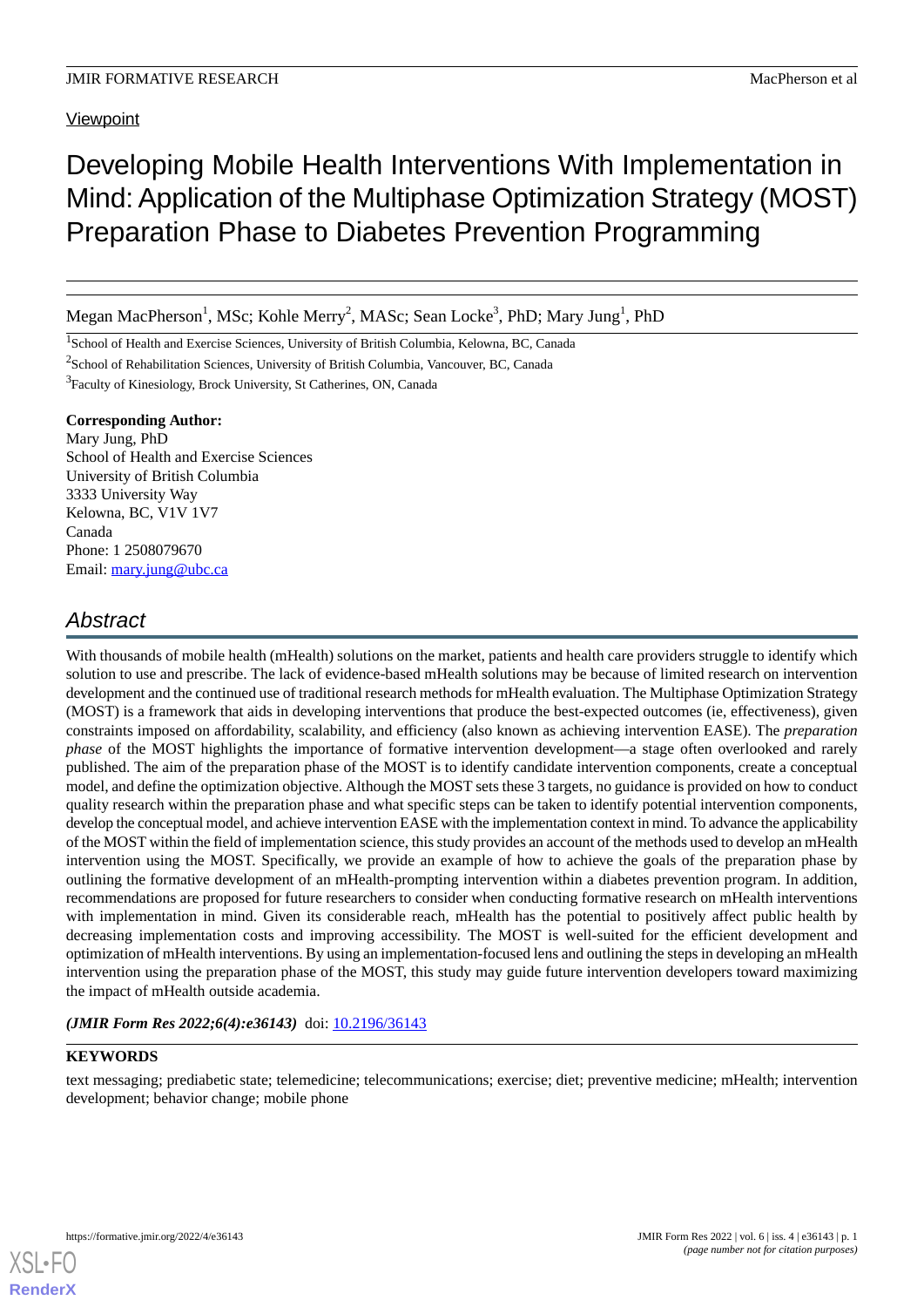### *Introduction*

### **Background**

Without effective, affordable, scalable, and efficient interventions to prevent or delay the onset of type 2 diabetes (T2D), >1 billion people will have or be at risk of developing diabetes by 2045, with an estimated annual global health expenditure of US \$845 billion [[1\]](#page-9-0). The efficacy of dietary and physical activity behavior change programs on T2D incidence has been shown in several large-scale randomized trials [\[2-](#page-9-1)[5\]](#page-9-2). Specifically, these diabetes prevention programs (DPPs) have resulted in reductions in T2D incidence by 28% to 58%. That said, the protective effects of these behavior changes are largest during intensive DPPs, and the relative risk reduction tends to wane over time [\[6](#page-9-3)]. This is likely because of the decreased adherence to dietary and physical activity recommendations. For example, the Finnish DPP found that those who engaged in more physical activity during the 4-year follow-up saw larger reductions in T2D risk; however, 38% of participants in the behaviour change intervention group and 54% of participants in the control group did not meet the physical activity recommendations of 150 minutes of moderate to vigorous physical activity during this time [[7\]](#page-9-4).

Although the results from DPPs are promising, there is potential for time- and cost-efficient maintenance interventions to improve adherence to long-term behavior changes. Given the wide availability and accepted use of mobile technologies in daily life, mobile health (*mHealth*; defined as health services that are delivered by mobile devices) offers the potential to improve DPP service delivery and patient outcomes by providing the opportunity for patients to leverage the technologies they are already using to learn about their conditions, monitor their health-related behaviors and outcomes, and actively participate in their own health care [\[8](#page-9-5)]. Despite this promise, the rapidly evolving landscape of health technologies has resulted in a dearth of evidence-based mHealth interventions used in clinical practice [[9\]](#page-9-6). Furthermore, mHealth tool and service design are often driven by the technology sector (not the health care industry), which prioritizes the rapid development of technologies to reduce time to market, often at the cost of the rigorous development and evaluation processes associated with traditional medical device and intervention design [\[9](#page-9-6),[10\]](#page-9-7).

The challenge of developing and translating effective and scalable mHealth interventions into practice to improve public health, preventive medicine, and health communication has been well documented [\[11](#page-9-8),[12\]](#page-9-9). In fact, it has been noted that research findings can take up to 17 years to be integrated into clinical practice [[13\]](#page-9-10). Even more disheartening is the fact that 50% of clinical innovations never reach widespread clinical use [[14\]](#page-9-11), and 80% of medical research dollars do not make a public health impact and result in *research waste* [\[15](#page-9-12)].

At this pace, technological advances will perpetually outpace research. Furthermore, when technologies are designed for research purposes without clinical implementation in mind, they may need significant modifications to be applicable for use in practice, resulting in increased cost and time—barriers that hinder the delivery of potentially meaningful mHealth programs

 $XS$ -FO **[RenderX](http://www.renderx.com/)** to those in need  $[16]$  $[16]$ . Establishing the effectiveness of an mHealth innovation is insufficient to ensure its uptake in routine practice [\[17](#page-9-14)]. The question then remains: how can rigorous, evidence-based mHealth interventions be developed for clinical practice in a time-sensitive manner?

A potential method is to use methodological frameworks to aid in navigating the process from mHealth development to its implementation. This paper provides an example and recommendations for how the *Multiphase Optimization Strategy* (MOST) can be used to develop mHealth interventions and how the implementation context can drive decision-making throughout. Implementation science focuses not on the impact of an mHealth innovation but rather on the factors that influence the adoption of that innovation into routine use [[17\]](#page-9-14). Implementation science has been defined as "the scientific study of methods to promote the systematic uptake of research findings and other evidence-based practice into routine practice and, hence, to improve the quality and effectiveness of health services" [\[18](#page-9-15)]. By using the MOST and integrating an implementation-focused lens early in formative mHealth development, mHealth interventions can be developed in a way that will ensure that they are not only effective but also immediately scalable [\[19](#page-9-16)].

#### **The MOST Framework**

#### *Overview*

mHealth interventions are generally a combination of intervention components packaged together and offered to participants (eg, a weight-loss intervention delivered via a mobile phone app that includes diet logging, push notifications providing feedback on the foods eaten, and additional video conferencing with a dietitian to develop and refine a meal plan). Although traditional behavioral trial designs (eg, randomized controlled trials [RCTs]) can provide evidence of whether an mHealth intervention package is better than a control, such designs cannot determine which components contribute most to an outcome and the presence of potentially inert components resulting in inefficient mHealth interventions with unnecessary or possibly detrimental components. The MOST provides a structured, 3-phase, engineering-inspired framework in which intervention development and optimization precede an RCT (or other methods of evaluation). A potential use of the MOST within mHealth is the ability to develop resource-efficient mHealth interventions that include only active components delivered at an optimal dose. Using this strategy, interventions can be developed so that they are not only effective but also efficient, economical, and scalable—all attributes that are necessary for the development of mHealth interventions with implementation in mind. The 3 phases of the MOST include *preparation*, *optimization*, and *evaluation*. The aim of the preparation phase of the MOST is to identify candidate intervention components, create a conceptual model mapping target behaviors to outcomes, and define the optimization objective. Next, optimization trials are conducted to identify the *optimized* intervention, given certain implementation constraints. Finally, optimization may be followed by an evaluation phase, in which the optimized intervention package is evaluated (often in an RCT). This study focuses on the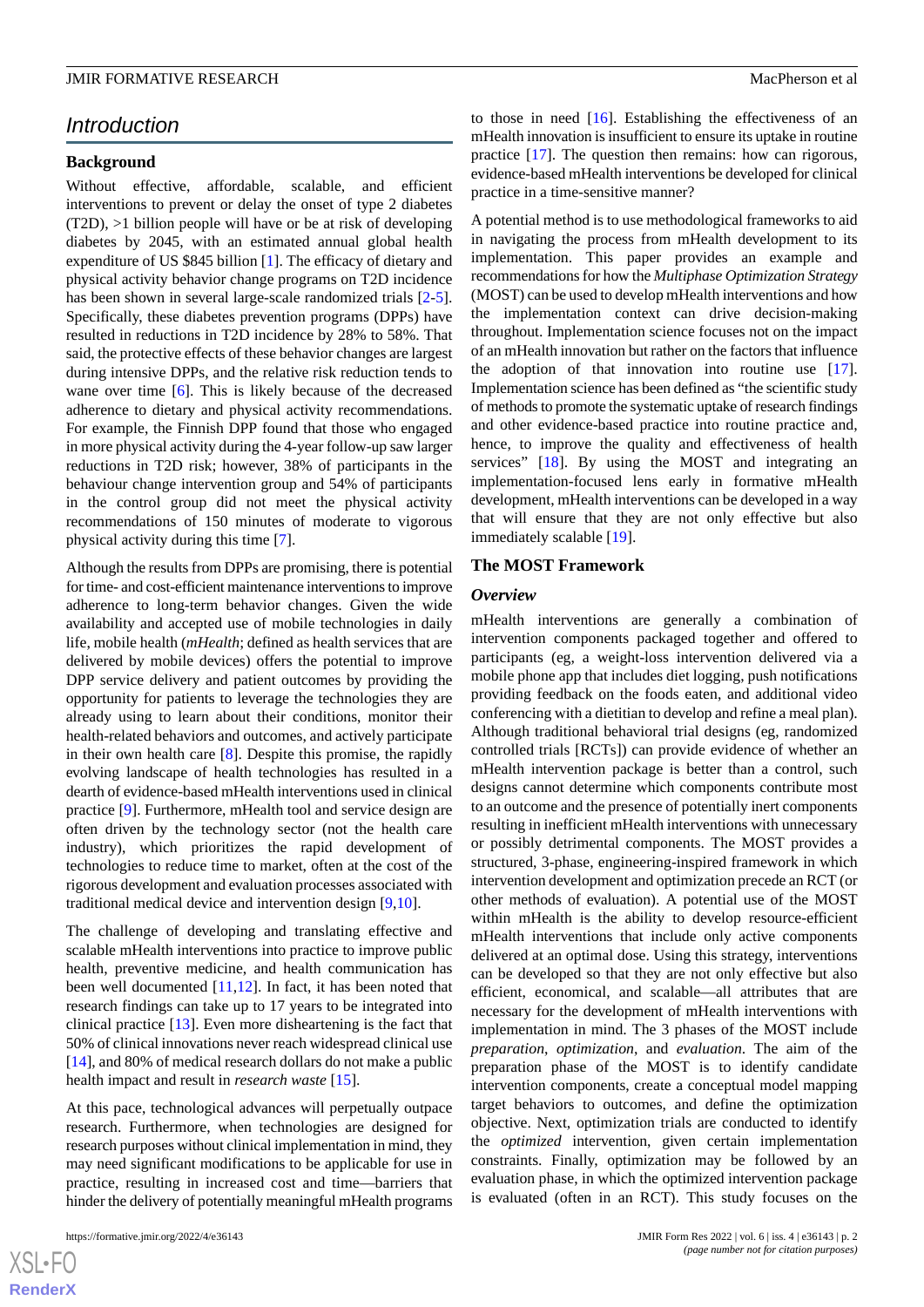preparation phase of the MOST. For more information pertaining to the optimization and evaluation phases see Collins [\[20](#page-9-17)].

### *Preparation Phase*

*Intervention components* are defined as any feature that can be manipulated for study by turning it on or off or setting them to be high or low [\[20](#page-9-17)] and can include program content (eg, behavior change techniques [BCTs]), fidelity components (eg, provision of additional education to those moderating group chats within an mHealth app to ensure consistent tone and language across all moderators), engagement components (eg, providing badges and rewards to encourage adherence), and delivery components (eg, timing and frequency of contact with a participant).

The *conceptual model* outlines how candidate components are expected to theoretically influence short- and long-term outcomes of interest. Without this forethought, intervention components may be chosen as "it sounded like a good idea at the time," which can limit the utility of an intervention. By creating a conceptual model that identifies the proposed mechanisms of action, the MOST encourages well-thought-out mHealth interventions that can be built on and generalized beyond a single program of research.

The *optimization objective* describes how intervention EASE will be achieved by balancing an intervention's *Effectiveness* against its *Affordability*, *Scalability*, and *Efficiency*. By considering implementation constraints at the onset, the MOST has the potential to create digital interventions that expedite the translation of evidence-based mHealth innovations into clinical practice, thereby maximizing their impact on public health [\[21\]](#page-9-18).

There is growing interest in applying the preparation phase of the MOST in implementation science [[19\]](#page-9-16) and digital behavior change interventions [\[21](#page-9-18)], and recent guidelines have been published to ensure transparent and consistent reporting within the preparation phase [[22\]](#page-9-19). Although the MOST outlines these 3 targets within the preparation phase (ie, identification of intervention components and the optimization objective and creation of the conceptual model), little guidance is provided on *how* to conduct quality research within the preparation phase of the MOST, what steps should be taken to decide on what technologies should be used in the intervention, and how to systematically identify potential intervention components, develop the conceptual model, and achieve intervention EASE with the implementation context in mind. This paper provides an example of this by outlining the formative development of an mHealth-prompting intervention to be used within the Small Steps for Big Changes (SSBC) DPP with the aim of improving long-term behavior change adherence.

### **The SSBC Program**

SSBC is an evidence-based, brief diet and exercise counseling program that aims to reduce individuals' risk of developing T2D [[23\]](#page-10-0). SSBC comprises two phases: (1) training and (2) follow-up. The training phase includes 6 one-on-one dietary and exercise counseling sessions and supervised exercise sessions facilitated by a YMCA coach over a span of 3 to 4 weeks. The follow-up phase includes check-ins and measurements for months following program completion.

Participants are asked to continue using the strategies they learned in the program to engage in diet and exercise behaviors without any continued coaching support.

The SSBC program has been shown to improve both cardiorespiratory fitness and cardiometabolic risk factors in a university laboratory-based study [\[23](#page-10-0)] and has been successfully transitioned from the laboratory into the community [\[24](#page-10-1)]. In the laboratory-based randomized trial, accelerometer-measured physical activity significantly increased after program completion when compared with that of baseline measures [\[23\]](#page-10-0). Effectiveness data for the community-based program on behavior change outcomes were evaluated using self-report measures 6 months after program completion and showed continued participant engagement in diet and exercise behaviors [[24\]](#page-10-1).

Participants in both the laboratory-based and community-based trials, which were conducted in Kelowna, British Columbia, Canada (the province's third-largest metropolitan area, with an approximate population of  $152,000$  [ $25$ ], were provided with mHealth platforms in which they were asked to continue to self-monitor their exercise behaviors during both the training and follow-up phases. In the laboratory-based trial, participants were asked to digitally self-monitor daily whether they exercised, took a day off (participants were prescribed 4 days off per week), or did not exercise (if they exceeded their number of days off) on an mHealth platform that is no longer available (Motivation Engine). During the laboratory-based trial, participants were provided with additional BCTs, including mHealth *prompts* (BCT 7.1) sent via push notifications and *rewards* (BCT 10.6), for continued self-monitoring. In the community-based trial, participants self-monitored their activity on a different mHealth platform (HealthWatch360), in which they were asked to log only the days in which they exercised. On this platform, no additional BCTs were used to encourage continued engagement.

Following completion of SSBC, a focus group was conducted to allow SSBC participants to share the challenges they faced while making diet and physical activity changes after the intensive SSBC training phase [\[26](#page-10-3)]. Key recommendations from this work include the creation of platforms to communicate information about prediabetes and receive ongoing support from their coaches. Further qualitative work (4 semistructured interviews; before and after training and at 3 and 12 months after completion of the training phase) found that a key facilitator of maintaining long-term behavior changes was the use of mHealth technologies [[27\]](#page-10-4). As such, this study aimed to assess the utility of mHealth prompts within SSBC and develop an mHealth-prompting intervention to provide continued support to clients in their behavior change journey.

### **Recommendations to Develop mHealth-Prompting Interventions Using the Preparation Phase of the MOST**

#### *Overview*

The following sections present a high-level overview of the steps taken to develop an mHealth-prompting intervention to be implemented within the follow-up phase of SSBC, situated

 $XS$ -FO **[RenderX](http://www.renderx.com/)**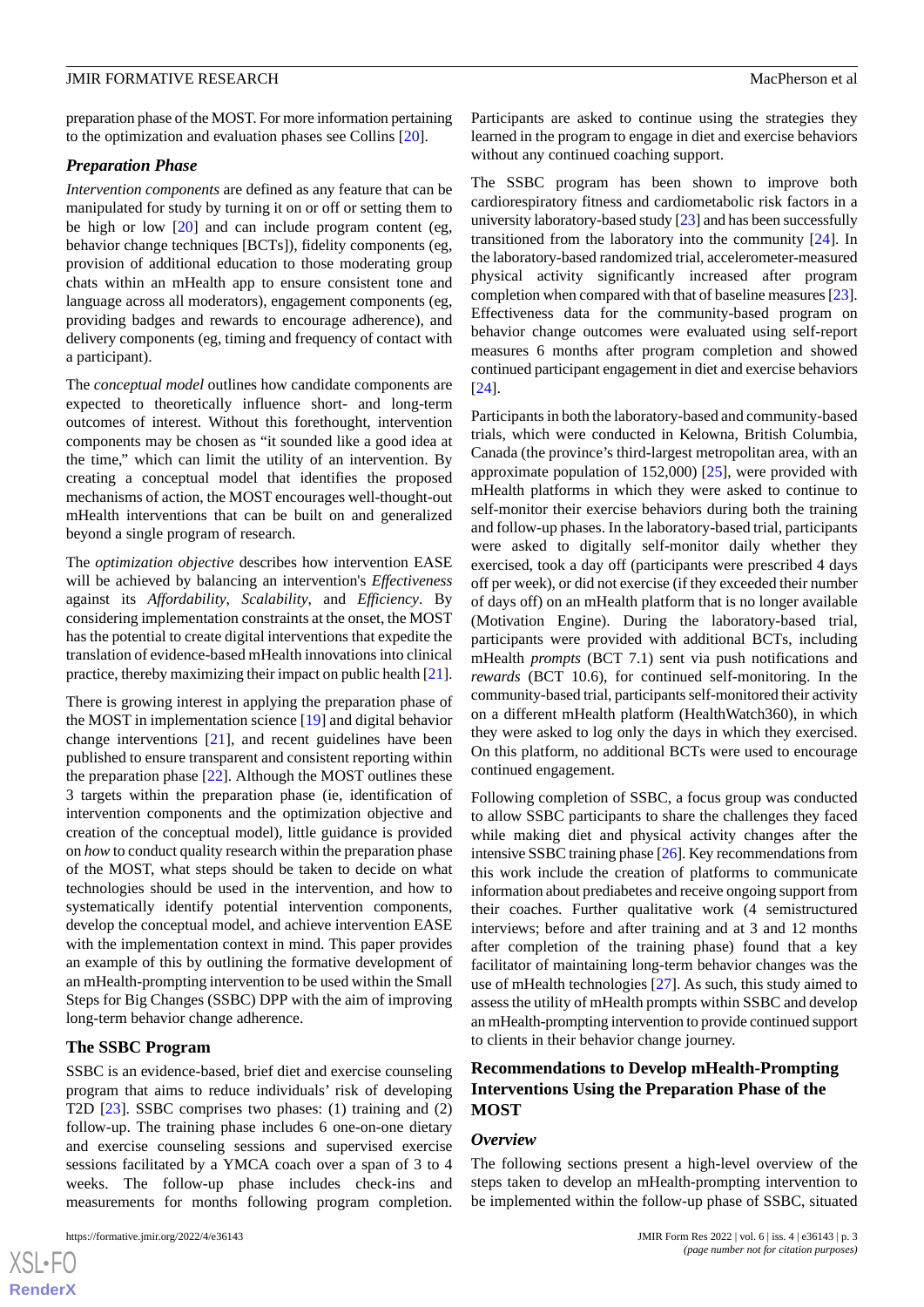within the preparation phase of the MOST. The intended focus of this paper is on the *process of decision-making* involved in choosing possible components and component levels and the development of content within an mHealth-prompting intervention and not the *outcome* of this research. This work was written in accordance with the MOST PREP-REP (Preparation Reporting) checklist by Landoll et al [\[22](#page-9-19)] ([Multimedia Appendix 1\)](#page-9-20).

On the basis of lessons learned through these steps, coupled with key design considerations posited within the *Person-Based Approach* [[28\]](#page-10-5), *agile innovation* [[29\]](#page-10-6), and *user-centered design* [[10\]](#page-9-7), recommendations are provided for future mHealth developers to promote implementation considerations throughout the preparation phase of the MOST. Specifically, recommendations drawn from these 3 development strategies include a focus on end users throughout, integration of existing research or rapid intervention prototyping, and iterative design and testing [[10,](#page-9-7)[28](#page-10-5),[29\]](#page-10-6). This presents a single use case of the preparation phase of the MOST; as such, these recommendations may not be generalizable to all applications of the MOST.

#### *Step 1: Select Appropriate mHealth Technology*

#### **Recommendation**

Although mHealth is wide reaching, the uptake and availability of certain technologies are not equal across all populations. Therefore, researchers *must* consider the contextual factors of the target population before deciding which mHealth technologies will be used or developed to promote feasible implementation [\[28](#page-10-5)]. The target population should encompass all potential stakeholders (ie, those using the technology both directly or indirectly) and contextual factors derived from the physical environment or clinical workflow in which the technology is to be implemented  $[16]$  $[16]$ . For example, if a researcher develops an mHealth intervention that is inaccessible to the target population in the real-world context but then provides the technology to research participants to prove its efficacy, this mHealth intervention is only effective within the sphere of academia. Such research findings may still have implications in policy (eg, informing health care coverage to include novel technologies) but are unlikely to be translated quickly into practice to improve public health [[17\]](#page-9-14).

#### **SSBC Example**

As SSBC begins to scale up across Canada, mHealth technologies provide an opportunity to improve long-term behavior change adherence while providing participants with continued support from program providers in an accessible manner. Although much of the mHealth research and development has focused on smartphones and associated apps, such technologies are less likely to reach rural Canadian populations (ie, Canadians at increased risk for developing T2D) [[30\]](#page-10-7). However, cellular phone ownership and SMS text messaging rates are increasing, with 99.7% of Canadians covered by mobile phone networks [\[30](#page-10-7)]. To date, SSBC has been implemented within Kelowna, a metropolitan area. However, as SSBC expands to more rural communities, mHealth prompts sent via SMS text messaging have the capacity to reach and engage with the largest number of potential SSBC

participants compared with the mHealth prompts sent via push notifications (through an mHealth platform) in the laboratory-based trial.

### *Step 2: Assess Potential Impact of mHealth Technology Within the Target Context*

#### **Recommendation**

Before investing resources in developing an mHealth intervention, researchers should first evaluate the intervention's potential to influence behaviors within a given context [[16\]](#page-9-13). Common pitfalls in formative development include spending too much or too little time on this phase [[16\]](#page-9-13). The use of existing data, conducting research using methods that prioritize speed and simplicity (eg, rapid prototyping and innovation sprints), conducting or consulting reviews of the literature, and conducting qualitative research with the target end users can aid in the evaluation of the potential utility of a given technology for the population of interest [\[29\]](#page-10-6). Furthermore, agile innovation suggests that creating a clear termination and evaluation plan a priori may avoid continuing to invest resources in an intervention that does not suit the intended users or target context  $[16]$  $[16]$ .

### **SSBC Example: Secondary Analysis**

To identify the potential utility of mHealth prompts sent via SMS text messaging as SSBC expands to more rural areas, exploratory analyses were conducted to identify how long participants self-reported that they exercised on their respective mHealth platforms during the laboratory-based trial (when they received mHealth prompts sent via push notifications) and community-based trial (when they received no additional BCTs to increase engagement) [\[31\]](#page-10-8). We found that 83% of participants in the laboratory-based trial (ie, those who received prompts) self-reported exercise on their mHealth platform for an average of 82 days, whereas only 34% of participants in the community-based trial (those who did not receive prompts) self-reported exercise on their mHealth platform for an average of 43 days.

Following this, a more in-depth analysis of the laboratory-based trial was conducted to determine the acute impact a prompt may have on self-monitoring (ie, any day in which they logged *yes*, *no*, or *day off*) and self-reported exercise (ie, only the days in which they logged that they completed exercise) in the week following compared with the week preceding a prompt [[32\]](#page-10-9). Self-monitoring and self-reported exercise data from the mHealth platform were averaged over 1, 3, 5, and 7 days before and after a prompt for the first and second half of the 12-month follow-up phase and were compared using *t* tests. The impact of the prompt was strongest in the first half of the year, with no significant differences found in the second half of the year. In the first half of the year, self-monitoring significantly increased in the 3 days following a prompt  $(P<.001; d=0.60)$ , and self-reported exercise significantly increased in the 3 (*P*<.001; *d*=0.37), 5 (*P*=.04; *d*=0.14), and 7 days (*P*=.02; *d*=0.15) following a prompt.

Together, these secondary analyses provide preliminary evidence that mHealth prompts *may* be useful within the SSBC context, and more comprehensive development of an mHealth-prompting

 $XS$ -FO **[RenderX](http://www.renderx.com/)**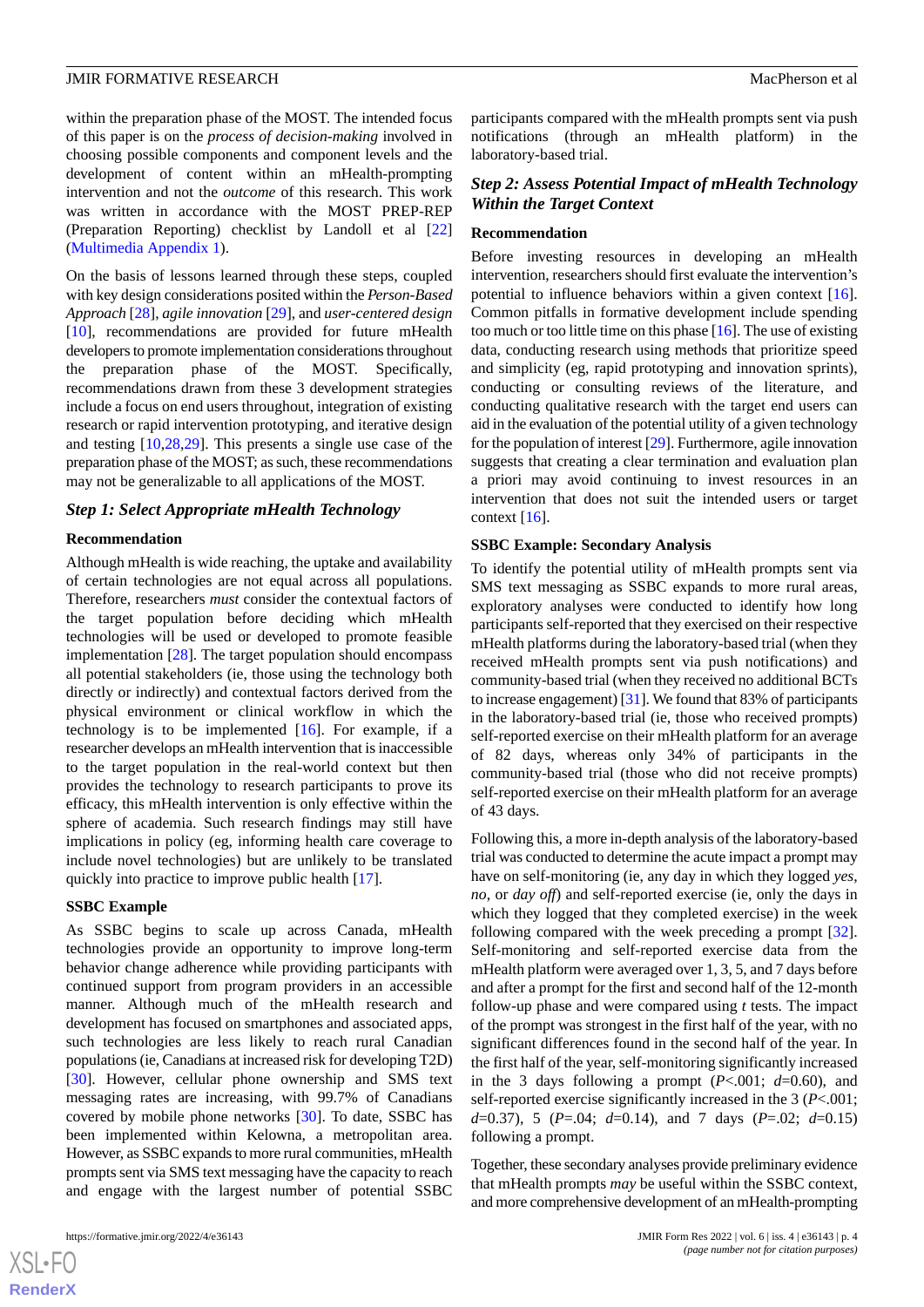(to be sent in the future via SMS text messaging to improve scalability) intervention is warranted.

#### **SSBC Example: Consultation of Previous Literature**

Once the potential utility of an mHealth-prompting intervention was identified, a scoping review was conducted to identify how existing DPPs develop mHealth-prompting interventions [[33\]](#page-10-10). The results from this review highlight that mHealth prompts are typically delivered via SMS text messaging, followed by push notifications, and that they are generally well-received by participants. However, both the development of prompt content (ie, what BCTs are used and how theory influenced content) and delivery of prompts (eg, frequency, timing, and duration of prompting interventions) are often underreported, highlighting the need for structured development and rigorous evaluation of mHealth-prompting interventions before deployment.

In addition to conducting our own review, previous reviews assessing SMS text messaging interventions were also consulted. To date, many reviews have assessed the impact of SMS text messaging on health behavior change interventions [\[34](#page-10-11)-[41\]](#page-10-12), and meta-analyses have consistently shown that SMS text messaging interventions have a significant effect on hemoglobin  $A_{1c}$  among individuals with diabetes [\[39](#page-10-13),[40,](#page-10-14)[42\]](#page-10-15), weight loss [[36](#page-10-16)[,37](#page-10-17)], and physical activity [\[38](#page-10-18),[43\]](#page-10-19). It is widely accepted that behavior change interventions *should* be developed using theory, past evidence, and formative research [\[20](#page-9-17),[44](#page-11-0)] and that sufficient intervention detail be reported to allow for replication [\[45](#page-11-1),[46\]](#page-11-2). However, many SMS text messaging interventions lack rigorous development and thorough reporting, thereby limiting their utility in future intervention development and implementation [[47\]](#page-11-3).

In addition to how SMS text messaging interventions are developed, the description of theoretical mechanisms within message content and reporting of delivery characteristics (eg, timing and frequency) are largely unspecified in the literature [[48\]](#page-11-4). With respect to SMS text messaging delivery, the evaluation of weight management SMS text messaging interventions by Skinner et al [[36\]](#page-10-16) included subgroup analyses examining intervention duration (<6 months vs 6 months vs 12 months), message frequency (daily vs weekly or biweekly vs personalized), and 1- versus 2-way messaging and found no significant subgroup differences. The authors noted that poor intervention descriptions within publications may have affected their ability to accurately code aspects of intervention delivery. Although a trend was noted that less frequent messaging (weekly or biweekly) was associated with greater reductions in weight (mean −2.88 kg, 95% CI −4.56 to −1.21 kg) than for daily messages (mean −1.56 kg, 95% CI −2.26 to −0.86 kg), the authors concluded that the mechanisms of action by which SMS text messaging programs lead to these effects remain largely unclear, and further investigation into message delivery and content features is warranted. This is mirrored by other reviews that note the heterogeneity in message timing, frequency, and duration within the existing literature and call for future research to determine the optimal message dose for health behavior change [[35,](#page-10-20)[49](#page-11-5)].

#### *Step 3: Select Potential Intervention Components*

#### **Recommendation**

The selection of intervention components should be performed early in the development process to identify different component levels. Component levels include the different doses of an intervention component one wishes to test (eg, high or low dose or turning a component on or off). By selecting components early, adequate time may be invested in preparatory development work to select appropriate component levels and consider how they will be tested. The detection of key intervention components should be based on theory, evidence, and end users [[28,](#page-10-5)[50,](#page-11-6)[51\]](#page-11-7).

Steps 1 and 2 may help to clarify intervention components that are either (1) based on existing evidence or (2) currently under researched and may be studied to move the field forward. In this way, evidence-based intervention components may be incorporated into the intervention package, and where evidence for a potential intervention component does not yet exist, researchers are able to further study the mHealth intervention component of interest (eg, if there is no existing evidence on how the frequency of intervention contact may influence a target population, but previous theory or evidence suggests that it should influence their behaviors, inclusion of that delivery component can allow a new line of evidence to be built for the target population).

The integration of previous research evidence and theory can provide insight into what intervention components have been previously identified as having the potential to be effective; however, unless these studies were conducted with the population of interest, they are unlikely to provide guidance on which intervention components are most important or can be best implemented within a given context [[28\]](#page-10-5). To ground mHealth development within the implementation context, the Person-Based Approach suggests engaging in in-depth qualitative research [\[28](#page-10-5)]. Understanding user perspectives and accommodating their priorities within the candidate intervention components can aid in maximizing the acceptability and uptake of interventions when they are at the implementation stage [\[28\]](#page-10-5).

#### **SSBC Example**

Based on qualitative work profiling SSBC participants, participants wanted continued support from their coach and additional information regarding prediabetes after the completion of the training phase, and they found mHealth technologies to be facilitators for maintaining their long-term behavior change [\[26](#page-10-3)[,27](#page-10-4)]. From the results of the scoping review, the intervention components to be tested in the SSBC MOST optimization trial included SMS text messaging content and delivery components (ie, timing and frequency of prompt delivery) [\[33](#page-10-10)]. By understanding what message content SSBC participants would like to see (and the underlying theoretical mechanisms) and by optimizing SMS text messaging delivery to best facilitate behavior change, this research may reduce intervention costs and promote user engagement, ultimately reducing T2D risk.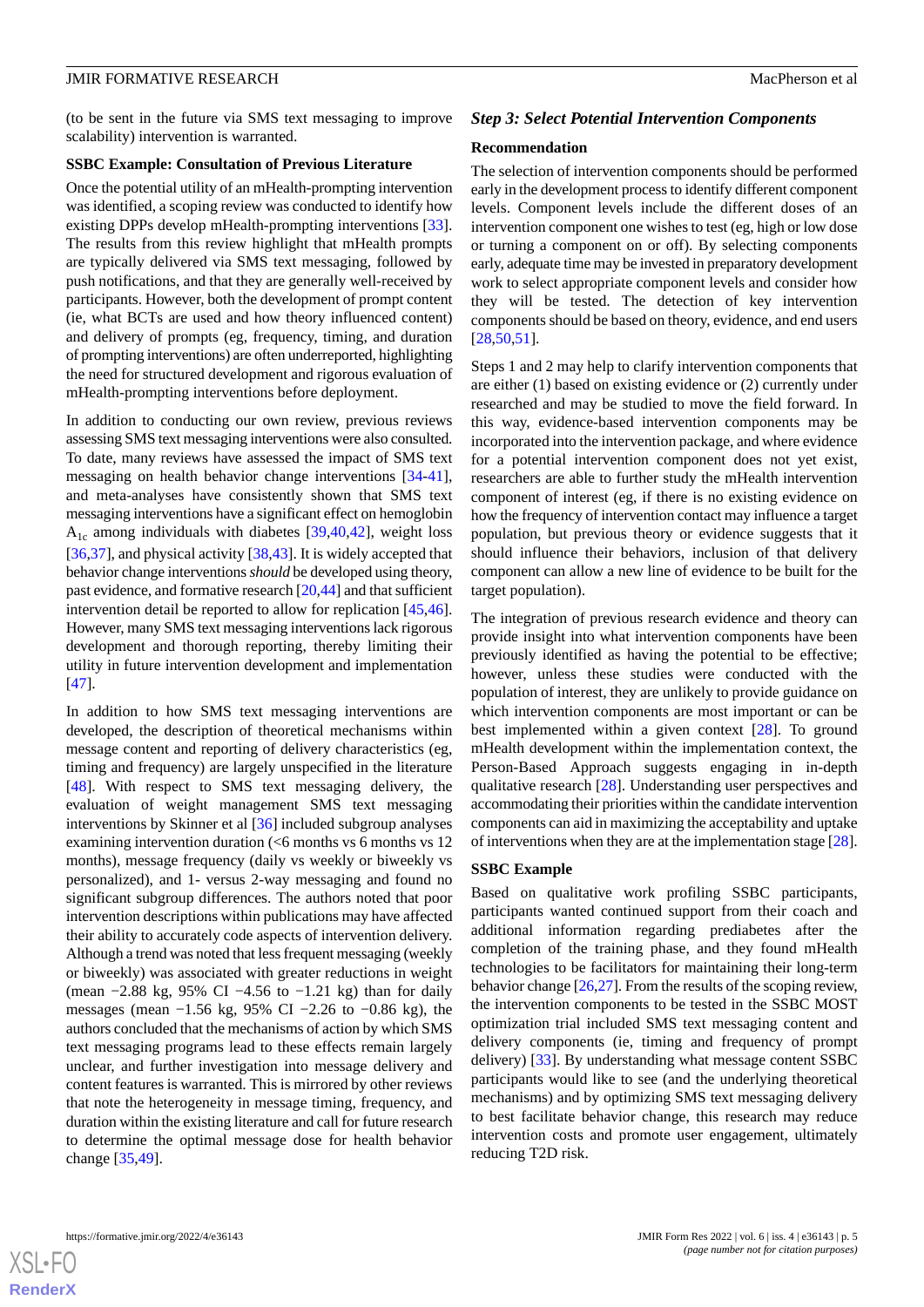### *Step 4: Place Constraints on mHealth Development to Improve Affordability, Scalability, and Efficiency*

### **Recommendation**

The MOST recommends that interventions be developed and optimized to meet resource-related implementation considerations (eg, constraints on personnel time, costs, or complexity of the selected technology). Typically, interventions are developed without considering affordability or the ability to be implemented as designed, which results in considerable research funds and time devoted to establishing efficacious interventions that are not practical in the real-world context [[52\]](#page-11-8). By accounting for implementation constraints at the onset, the MOST aims to achieve intervention EASE by balancing the effectiveness of an intervention against relevant implementation constraints on affordability (eg, can be developed and delivered within certain budgetary constraints), scalability (eg, can be implemented with high fidelity), and efficiency (eg, contains only *active* intervention components).

By considering potential end users when designing mHealth content, researchers can tailor development and delivery based on the intended implementation context, thereby improving translation into practice [\[10](#page-9-7)]. Specifically, these constraints can help balance the intervention *EASE* while developing a specific optimization objective. Intervention optimization objectives can be broad (eg, achieving the best outcomes for the lowest price) or specific (eg, improving physical activity by a minimum of 15 minutes per day while keeping the overall intervention cost <US \$300), and the level of specificity will depend on the constraints outlined at the onset and the requirements and resources of potential end users.

### **SSBC Example**

When developing the SMS text messaging intervention, constraints were placed on the messages themselves, and the platform that was chosen to deliver the messages. The optimization objective was defined as identifying the SMS text messaging intervention that increases physical activity adherence most during the SSBC follow-up phase, given the identified constraints.

### *Text Messaging Constraints*

Before message development, the following message constraints were put in place to improve the reach and scalability of the current intervention: messages must be written so that they can be sent as automated, 1-way messages (to reduce the burden on SSBC coaches), and they must be <160 characters long (to ensure they fit into a single SMS text message for individuals without a smartphone). These decisions were made so that the development process used in the current program of research could be adapted for any behavior change scientist or health care professional who may not have the resources necessary to create or invest in mHealth platforms that use advanced decision-making algorithms to provide just-in-time adaptive SMS text messaging interventions.

### *Text Messaging Platform Constraints*

To reduce the person-hours required for sending messages and allow for fidelity assessment in future research, the following

 $XS$ -FO **[RenderX](http://www.renderx.com/)** constraints were identified when selecting the SMS text messaging platform for use in this research program. The platform must be able to schedule and queue messages with rolling start dates; allow for variable timing, content, and frequency within scheduled messages; provide analytics such as audit logs of messages sent, declined, or undeliverable; and provide opt-out reports for participants requesting to unsubscribe from receiving messages.

### *Step 5: Develop mHealth Content*

### **Recommendation**

To improve the implementation of evidence-based mHealth research in real-world contexts, it has been suggested that intervention content should be developed (1) using a dynamic and iterative process including end users, (2) based on existing research evidence and theory, and (3) with the implementation context in mind (eg, clinical workflows) [[28](#page-10-5),[53\]](#page-11-9). The integration of specific theoretical frameworks such as the Behaviour Change Wheel (BCW) has been suggested to systematically identify candidate intervention components and develop theory-based mHealth content that is underpinned by specific mechanisms of action (note that the use of such theoretical frameworks can also be helpful when developing a conceptual model) [\[21](#page-9-18)]. The BCW is a synthesis of 33 behavior change theories that collate the barriers and facilitators needed to change a target behavior.

### **SSBC Example**

The development and refinement of SMS text messaging content for SSBC were split into 3 parts: identification of BCTs, message development, and message evaluation and refinement.

### *Identification of BCTs*

To determine which BCTs were already in use within the SSBC program, 2 coders trained in BCT identification assessed all SSBC program materials and standard operating procedures [[54\]](#page-11-10) using the systematically developed taxonomy of BCTs (BCT Taxonomy version 1) [[55\]](#page-11-11). BCTs are the building blocks of an intervention and are defined as the smallest *content components* within an intervention. Depending on the granularity in which a researcher wishes to assess the intervention components, BCTs can be toggled on or off for a more rigorous assessment during the optimization phase of the MOST.

### *Message Development*

The BCW [[56\]](#page-11-12) was used to develop a bank of messages [\[57](#page-11-13)] linking the relevant BCTs previously identified with theoretical mechanisms by which the messages should influence behaviors. Previous qualitative research profiling SSBC participant journeys in the year following the program [[27\]](#page-10-4) was used to identify barriers to and facilitators of maintaining dietary and physical activity behaviors after program completion. These barriers and facilitators were then linked to intended intervention functions (eg, education, persuasion, and enablement) and previously identified BCTs to formulate a bank of 124 theory-based messages based on participant-identified barriers and facilitators ([Figure 1\)](#page-6-0). Decisions on which intervention functions and BCTs to use in the messages were guided by the *APEASE criteria*, which may aid in achieving intervention EASE. APEASE represents affordability, practicability,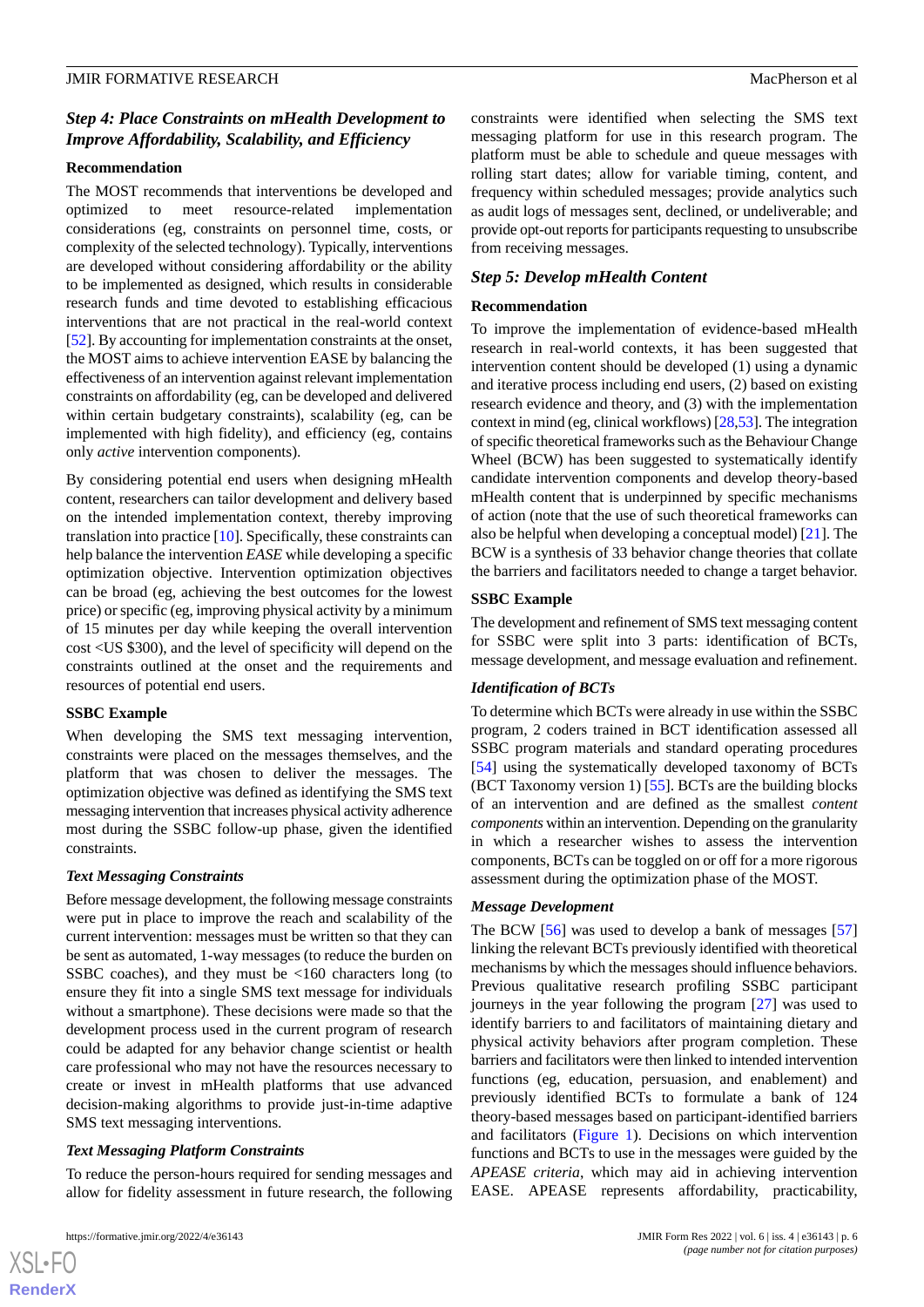effectiveness, acceptability, side effects/safety, and equity [[56\]](#page-11-12). By critically appraising each intervention function and potential BCT using the APEASE criteria, only those components likely to elicit changes that are also likely to be implemented in the given context may be included in the development of mHealth content.

Messages were written to target diet or physical activity behaviors or provide more general motivation and education; this was done by tailoring content to target client–identified barriers or facilitators toward improving client confidence in their ability to maintain the diet and physical activity changes made during the SSBC training phase.

<span id="page-6-0"></span>**Figure 1.** Theoretical content development using the Behavior Change Wheel. BCT: behavior change technique; SSBC: Small Steps for Big Change.



### *Message Evaluation and Refinement*

After development using the BCW, key knowledge users (SSBC coaches and past SSBC clients) evaluated the messages on their readability, relevance, and utility for individuals at risk of developing T2D [[58\]](#page-11-14). Overall, messages were rated highly by both coaches and participants (receiving an average score of 13.77 out of a possible 15). General motivational messages (eg, "Your first plan will not work 100% of the time. Continue to change your goals until you find what works best for you*!*") were generally scored among the highest compared with targeted behavioral messages (eg, "Think about where, when and how you'll get your exercise in today!"). In addition, while evaluating messages, participants were asked if they were to send or receive messages similar to those they evaluated, how many they would like to send or receive weekly, and for how many months. SSBC coaches reported that they would like to send an average of 3 messages per week (mode 3, range 1-5) for 5 months (mode 1, range 1-12), and past SSBC clients reported that they would want to receive an average of 3 messages per week (mode 2, range 2-5) for 7 months (mode 12, range 2-12).

### *Step 6: Identify Intervention Component Levels*

### **Recommendation**

Where previous experimental evidence exists, as identified in the review of existing literature (step 2), it should be used to inform intervention component levels, warranting further testing. If no experimental evidence exists for different component levels or the objective is to further the science of mHealth development and evaluation, different components or component

levels may be chosen. At this stage, intervention developers should begin to think about the study design for future intervention optimization trials; these can include factorial, sequential multiple assignment randomized trials (SMART) and microrandomized trials to name a few. The design of the optimization trial is driven by the research questions and available resources. When conducting a factorial experiment, the most efficient way (and the one recommended by the MOST) is to stick with 2 levels for each component (eg, on or off or high or low dose). Once the MOST optimization trial design has been decided, researchers can consider the candidate intervention component levels to be tested. Component levels can be as broad or as specific as needed and often depend on the nature of the intervention and research questions.

#### **SSBC Example**

#### *Overview*

Our previously identified intervention components included *prompt content* and *message delivery* (ie, duration, timing, and frequency; [Figure 2\)](#page-7-0). As this intervention is intended to be implemented by SSBC coaches and potentially other health care practitioners, a factorial experiment with 2 levels for each component was chosen. Although it is likely that the *optimal* (in terms of effectiveness) prompting frequency may change over time and be specific to the client receiving the prompts (thus lending itself better to a SMART or microrandomized trial), health care and public health services are unlikely to have the resources available to tailor prompting delivery to each individual client, making a standard delivery frequency more likely to be implemented into practice.

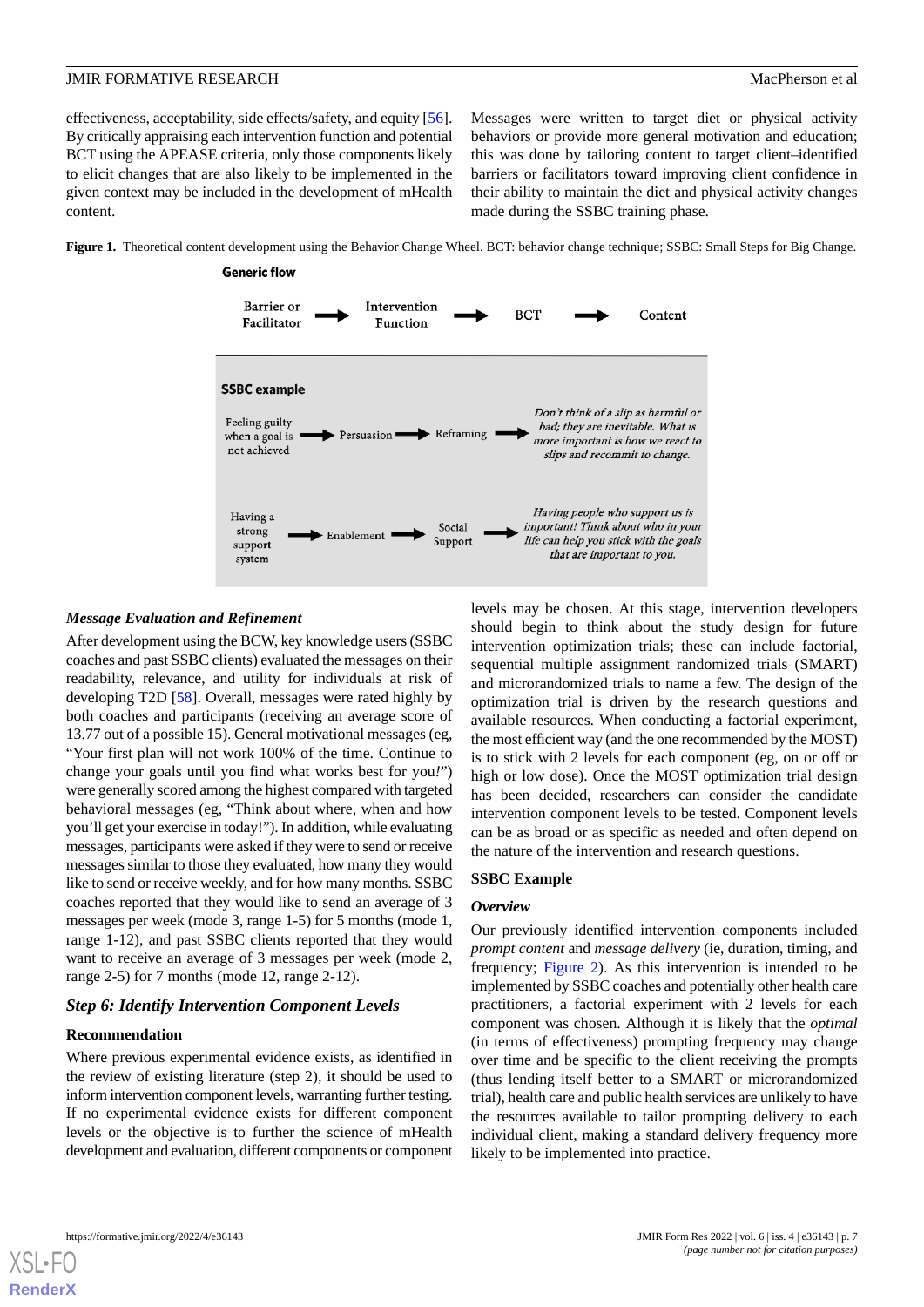<span id="page-7-0"></span>**Figure 2.** Intervention components and component levels. mHealth: mobile health; SSBC: Small Steps for Big Change.

### **SSBC mHealth Prompting Intervention**



### *Prompt Content*

As each message was carefully curated and linked to specific BCTs, it would theoretically be possible to test different BCT categories or compare those messages that include one versus multiple BCTs; however, based on participant feedback in the evaluation and refinement survey, we will test 2 levels in our future optimization trial: general and targeted behavior content.

### *Message Delivery*

Based on secondary analyses showing that prompts were most effective in the first 6 months following the SSBC training phase, coupled with diabetes prevention coaches and past SSBC clients wanting to receive messages for approximately 6 months, we decided not to include another level for this component, thereby defaulting the intervention *duration* to 6 months for all participants. In addition, our review highlighted that prompt *timing* is grossly underreported in diabetes prevention programming; thus, we chose to set the delivery component to *early* or *late* in the day. To identify a specific timing, participant preferences for timing (morning, afternoon, or evening) are being solicited in an ongoing feasibility study (further discussed in the following sections) [\[59](#page-11-15)].

For prompt *frequency*, our previous research (ie, secondary analyses assessing the acute impact of a prompt and message evaluation survey) [\[31](#page-10-8)[,32](#page-10-9)] suggests that more frequent messages (eg, 6 or 7 per day) are burdensome and are therefore unlikely to positively affect the target behaviors. In addition, none of the past SSBC clients reported wanting only a single message within a week. On the basis of the paucity of data on optimal prompting frequency coupled with these secondary analyses and participant preferences, a frequency between 2 and 5 messages per week

is suggested to optimally affect self-monitoring and self-reported exercise. Therefore, we chose to make the weekly prompt frequency a *high* or *low* dose. Again, the specific dose will be identified after the completion of the ongoing feasibility study.

### *Step 7: Develop a Conceptual Model*

### **Recommendation**

Creating a conceptual model to link intervention components to their theoretical mediators and expected outcomes may improve the ability of an intervention package to be effectively adapted to different contexts or settings [[60\]](#page-11-16). Developing a conceptual model within the preparation phase of the MOST can be completed using a number of potential theories. As pinpointing a specific theory that fits one's needs can be overwhelming, the use of a theoretical framework such as the BCW can aid mHealth researchers in developing a conceptual framework based on theoretical constructs [\[21](#page-9-18)].

#### **SSBC Example**

Based on the identified intervention components of prompt content and message delivery (timing and frequency), a conceptual model was created ([Figure 3\)](#page-8-0) to outline how these components are anticipated to influence target behaviors (dietary and physical activity behavior change adherence). Although each individual message is made up of different BCTs targeting different barriers and facilitators, the content generally aims to increase an individual's motivation and self-efficacy to adhere to the diet- and exercise-related behavior changes made during the SSBC training phase. From our secondary analyses, it appears that the prompting dose may influence a participant's behaviors by encouraging them to continue to self-monitor their behaviors.

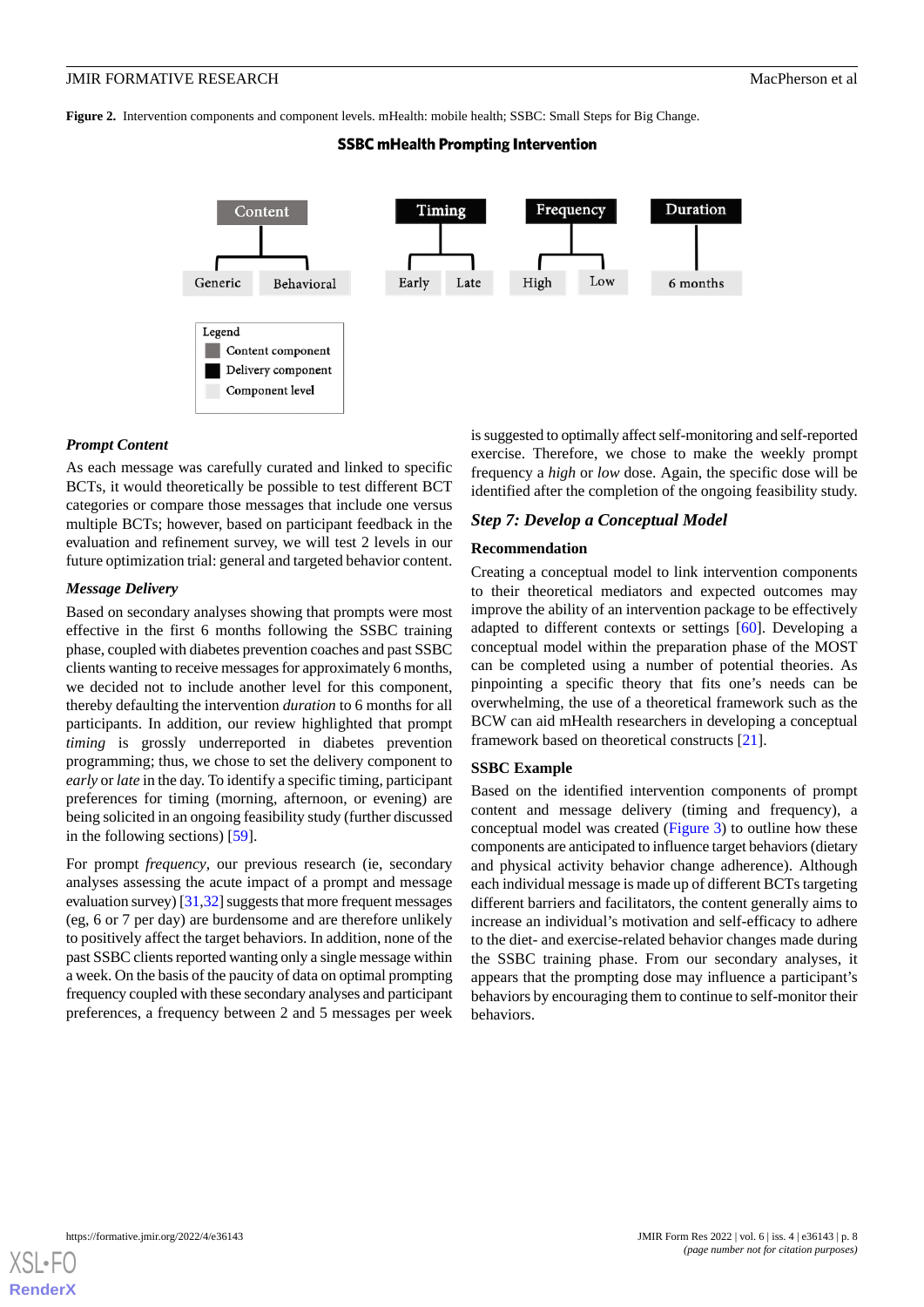<span id="page-8-0"></span>**Figure 3.** Conceptual model.



#### *Step 8: Run a Feasibility Study*

#### **Recommendation**

Before the optimization phase, Collins et al [[20\]](#page-9-17) suggest conducting a feasibility study to establish whether each candidate component and component level can be feasibly implemented as intended. Feasibility studies are a common step in the process of developing and translating social science and public health interventions. Conducting a feasibility study can provide necessary information on participant recruitment, intervention acceptability, and the feasibility of administering an intervention as intended. This information may be used to aid in the decision to (or not to) conduct a fully powered optimization and efficacy trial. Furthermore, this may ensure that resources are not wasted in conducting an optimization trial if the intervention itself cannot be delivered as intended [[61\]](#page-11-17). The primary aim of a feasibility study should be to inform the feasibility or acceptability of an intervention and identify modifications that need to be included within the intervention before a large-scale trial. As feasibility studies are not fully powered trials, conducting inferential statistical tests is discouraged, as *P* values rely on sample size [[61\]](#page-11-17). If a researcher needs to make decisions about the inclusion or exclusion of an intervention component or component level, they should identify a priori how they intend to use the feasibility study data to inform this decision making. It is recommended that participant acceptability and preferences be used instead of *P* values in addition to effect sizes (which are less reliant on sample size).

#### **SSBC Example**

To test the feasibility and acceptability of the message delivery platform before optimization, a feasibility study is currently being conducted [[59\]](#page-11-15). In addition to general intervention feasibility (ie, can it be delivered as intended), this study aims to assess participant preferences regarding message timing and frequency to further refine intervention levels. The feasibility study will result in a final set of mHealth-prompting delivery

### **Conflicts of Interest**

None declared.

characteristics for further testing in the second phase of the MOST, using a factorial experiment.

### *Discussion*

Given their considerable reach, mHealth interventions have the potential to positively affect public health by decreasing implementation costs and improving accessibility. The impact can be maximized through rigorous development followed by optimization to ensure that candidate mHealth interventions meet the real-world contexts they seek to serve. Transparent reporting should also be prioritized to promote replicability and use beyond the intended scope, where applicable. In addition, these steps may promote intervention packages that are cost-efficient and effective without including unnecessary or potentially detrimental intervention components that could reduce the overall potency of the intervention. The MOST provides an example of a framework suitable for such development. The MOST follows 3 phases to identify components, pinpoint optimal delivery, and evaluate the efficacy of a final intervention package.

This paper provides an example of how the MOST was used to develop an mHealth-prompting intervention for the SSBC program situated within the preparation phase of the MOST. In addition, although this paper may serve as a guide for future mHealth researchers to develop mHealth interventions using the MOST, some of these steps (or the order in which they have been presented) may not be applicable for all mHealth development. Consequently, researchers should adjust their approaches to meet their own contextual needs. Despite the applicability of each individual step, mHealth development using the MOST should consider integrating concepts from agile innovation, the Person-Based Approach, and user-centered design to improve the likelihood that their mHealth development is grounded in the context of those who will be using the intervention and therefore is more likely to be integrated into routine clinical practice following evaluation [[10,](#page-9-7)[28](#page-10-5),[29\]](#page-10-6).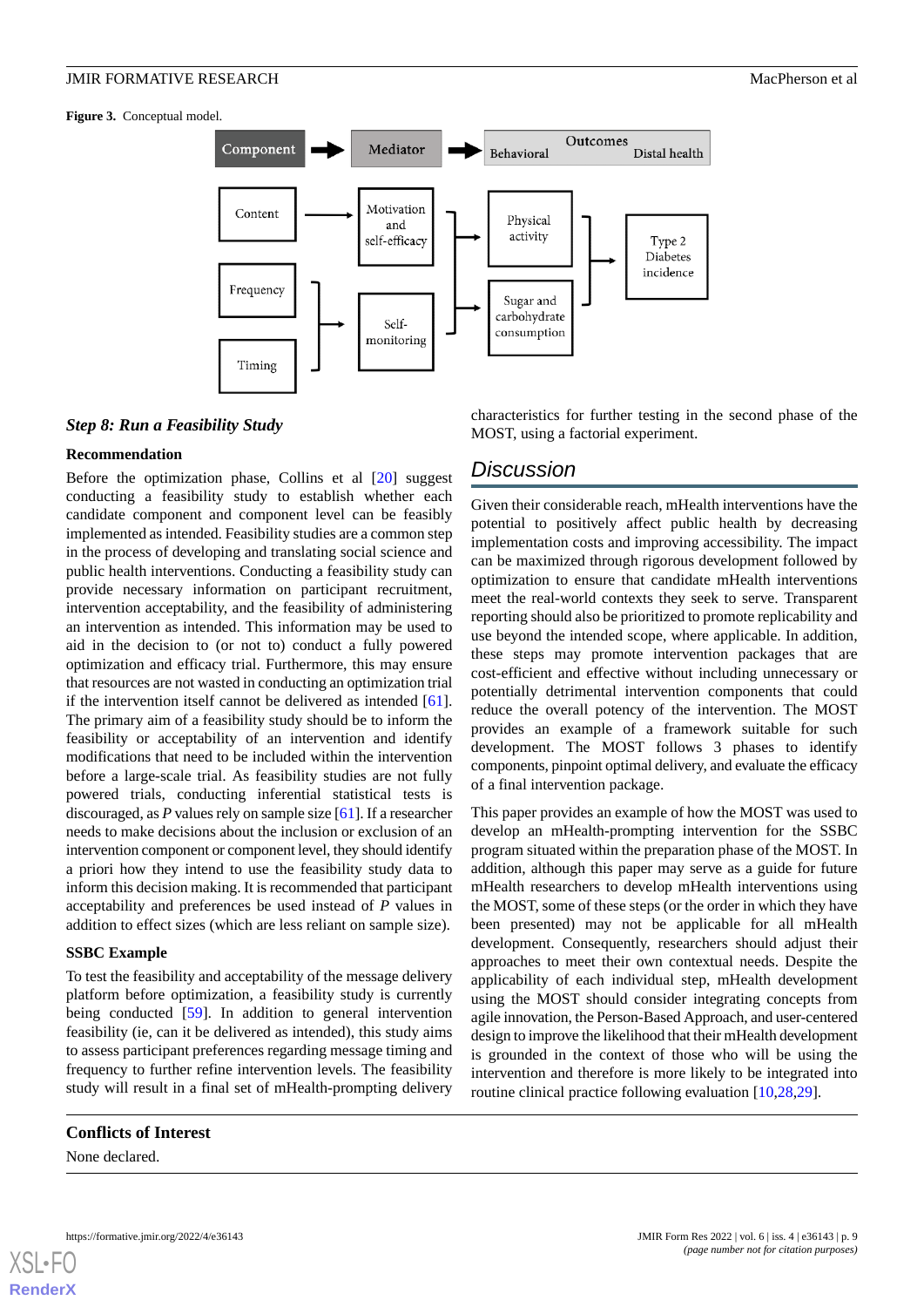### <span id="page-9-20"></span>**Multimedia Appendix 1**

The MOST PREP-REP (Multiphase Optimization Strategy Preparation Reporting) checklist. [[PDF File \(Adobe PDF File\), 2145 KB](https://jmir.org/api/download?alt_name=formative_v6i4e36143_app1.pdf&filename=6054c04fb0bc0abafe4b5922eb4fcf6d.pdf)-[Multimedia Appendix 1\]](https://jmir.org/api/download?alt_name=formative_v6i4e36143_app1.pdf&filename=6054c04fb0bc0abafe4b5922eb4fcf6d.pdf)

### <span id="page-9-0"></span>**References**

- <span id="page-9-1"></span>1. IDF Diabetes Atlas. 9th edition. Brussels, Belgium: International Diabetes Federation; 2019.
- 2. Pan XR, Li GW, Hu YH, Wang JX, Yang WY, An ZX, et al. Effects of diet and exercise in preventing NIDDM in people with impaired glucose tolerance. The Da Qing IGT and Diabetes study. Diabetes Care 1997 Apr;20(4):537-544. [doi: [10.2337/diacare.20.4.537](http://dx.doi.org/10.2337/diacare.20.4.537)] [Medline: [9096977\]](http://www.ncbi.nlm.nih.gov/entrez/query.fcgi?cmd=Retrieve&db=PubMed&list_uids=9096977&dopt=Abstract)
- 3. Knowler WC, Barrett-Connor E, Fowler SE, Hamman RF, Lachin JM, Walker EA, Diabetes Prevention Program Research Group. Reduction in the incidence of type 2 diabetes with lifestyle intervention or metformin. N Engl J Med 2002 Feb 07;346(6):393-403 [[FREE Full text](http://europepmc.org/abstract/MED/11832527)] [doi: [10.1056/NEJMoa012512](http://dx.doi.org/10.1056/NEJMoa012512)] [Medline: [11832527](http://www.ncbi.nlm.nih.gov/entrez/query.fcgi?cmd=Retrieve&db=PubMed&list_uids=11832527&dopt=Abstract)]
- <span id="page-9-2"></span>4. Ramachandran A, Snehalatha C, Mary S, Mukesh B, Bhaskar AD, Vijay V, Indian Diabetes Prevention Programme (IDPP). The Indian Diabetes Prevention Programme shows that lifestyle modification and metformin prevent type 2 diabetes in Asian Indian subjects with impaired glucose tolerance (IDPP-1). Diabetologia 2006 Feb;49(2):289-297. [doi: [10.1007/s00125-005-0097-z](http://dx.doi.org/10.1007/s00125-005-0097-z)] [Medline: [16391903\]](http://www.ncbi.nlm.nih.gov/entrez/query.fcgi?cmd=Retrieve&db=PubMed&list_uids=16391903&dopt=Abstract)
- <span id="page-9-3"></span>5. Tuomilehto J, Lindström J, Eriksson JG, Valle TT, Hämäläinen H, Ilanne-Parikka P, Finnish Diabetes Prevention Study Group. Prevention of type 2 diabetes mellitus by changes in lifestyle among subjects with impaired glucose tolerance. N Engl J Med 2001 May 03;344(18):1343-1350. [doi: [10.1056/NEJM200105033441801\]](http://dx.doi.org/10.1056/NEJM200105033441801) [Medline: [11333990\]](http://www.ncbi.nlm.nih.gov/entrez/query.fcgi?cmd=Retrieve&db=PubMed&list_uids=11333990&dopt=Abstract)
- <span id="page-9-4"></span>6. Glechner A, Keuchel L, Affengruber L, Titscher V, Sommer I, Matyas N, et al. Effects of lifestyle changes on adults with prediabetes: a systematic review and meta-analysis. Prim Care Diabetes 2018 Oct;12(5):393-408 [\[FREE Full text\]](https://linkinghub.elsevier.com/retrieve/pii/S1751-9918(18)30196-7) [doi: [10.1016/j.pcd.2018.07.003](http://dx.doi.org/10.1016/j.pcd.2018.07.003)] [Medline: [30076075\]](http://www.ncbi.nlm.nih.gov/entrez/query.fcgi?cmd=Retrieve&db=PubMed&list_uids=30076075&dopt=Abstract)
- <span id="page-9-5"></span>7. Laaksonen DE, Lindström J, Lakka TA, Eriksson JG, Niskanen L, Wikström K, Finnish diabetes prevention study. Physical activity in the prevention of type 2 diabetes: the Finnish diabetes prevention study. Diabetes 2005 Jan;54(1):158-165. [doi: [10.2337/diabetes.54.1.158](http://dx.doi.org/10.2337/diabetes.54.1.158)] [Medline: [15616024\]](http://www.ncbi.nlm.nih.gov/entrez/query.fcgi?cmd=Retrieve&db=PubMed&list_uids=15616024&dopt=Abstract)
- <span id="page-9-7"></span><span id="page-9-6"></span>8. Chioma Ebuenyi M, Schnoor K, Versluis A, Meijer E, Chavannes NH. Short message services interventions for chronic disease management: a systematic review. Clin eHealth 2021;4:24-29. [doi: [10.1016/j.ceh.2020.11.004\]](http://dx.doi.org/10.1016/j.ceh.2020.11.004)
- <span id="page-9-8"></span>9. Mathews SC, McShea MJ, Hanley CL, Ravitz A, Labrique AB, Cohen AB. Digital health: a path to validation. NPJ Digit Med 2019 May 13;2:38 [\[FREE Full text\]](https://doi.org/10.1038/s41746-019-0111-3) [doi: [10.1038/s41746-019-0111-3\]](http://dx.doi.org/10.1038/s41746-019-0111-3) [Medline: [31304384\]](http://www.ncbi.nlm.nih.gov/entrez/query.fcgi?cmd=Retrieve&db=PubMed&list_uids=31304384&dopt=Abstract)
- <span id="page-9-9"></span>10. Spector JM, Merrill MD, van Merrienboer J, Driscoll MP. Handbook of research on educational communications and technology. 3rd edition. Milton Park, UK: Routledge; 2008.
- 11. Hagger MS, Cameron LD, Hamilton K, Hankonen N, Lintunen T. The science of behavior change: the road ahead. In: Hagger MS, Cameron LD, Hamilton K, Hankonen N, Lintunen T, editors. The handbook of behavior change. Cambridge, UK: Cambridge University Press; 2020:677-699.
- <span id="page-9-11"></span><span id="page-9-10"></span>12. Rothman AJ, Klein WM, Sheeran P. Moving from theoretical principles to intervention strategies: applying the experimental medicine approach. In: Hagger MS, Cameron LD, Hamilton K, Hankonen N, Lintunen T, editors. The handbook of behavior change. Cambridge, UK: Cambridge University Press; 2020:285-299.
- <span id="page-9-12"></span>13. Morris ZS, Wooding S, Grant J. The answer is 17 years, what is the question: understanding time lags in translational research. J R Soc Med 2011 Dec;104(12):510-520 [[FREE Full text\]](https://journals.sagepub.com/doi/10.1258/jrsm.2011.110180?url_ver=Z39.88-2003&rfr_id=ori:rid:crossref.org&rfr_dat=cr_pub%3dpubmed) [doi: [10.1258/jrsm.2011.110180\]](http://dx.doi.org/10.1258/jrsm.2011.110180) [Medline: [22179294](http://www.ncbi.nlm.nih.gov/entrez/query.fcgi?cmd=Retrieve&db=PubMed&list_uids=22179294&dopt=Abstract)]
- <span id="page-9-14"></span><span id="page-9-13"></span>14. Balas EA, Boren SA. Managing clinical knowledge for health care improvement. Yearb Med Inform 2000(1):65-70. [Medline: [27699347](http://www.ncbi.nlm.nih.gov/entrez/query.fcgi?cmd=Retrieve&db=PubMed&list_uids=27699347&dopt=Abstract)]
- <span id="page-9-15"></span>15. Chalmers I, Glasziou P. Avoidable waste in the production and reporting of research evidence. Lancet 2009 Jul 04;374(9683):86-89. [doi: [10.1016/S0140-6736\(09\)60329-9\]](http://dx.doi.org/10.1016/S0140-6736(09)60329-9) [Medline: [19525005](http://www.ncbi.nlm.nih.gov/entrez/query.fcgi?cmd=Retrieve&db=PubMed&list_uids=19525005&dopt=Abstract)]
- <span id="page-9-16"></span>16. Holden RJ, Valdez RS. The patient factor: theories and methods for patient ergonomics. Milton Park, UK: Routledge; 2021.
- <span id="page-9-17"></span>17. Bauer MS, Kirchner J. Implementation science: what is it and why should I care? Psychiatry Res 2020 Jan;283:112376 [[FREE Full text](https://linkinghub.elsevier.com/retrieve/pii/S0165-1781(19)30602-X)] [doi: [10.1016/j.psychres.2019.04.025\]](http://dx.doi.org/10.1016/j.psychres.2019.04.025) [Medline: [31036287](http://www.ncbi.nlm.nih.gov/entrez/query.fcgi?cmd=Retrieve&db=PubMed&list_uids=31036287&dopt=Abstract)]
- <span id="page-9-18"></span>18. Eccles MP, Mittman BS. Welcome to implementation science. Implementation Sci 2006 Feb 22;1:1. [doi: [10.1186/1748-5908-1-1\]](http://dx.doi.org/10.1186/1748-5908-1-1)
- <span id="page-9-19"></span>19. Guastaferro K, Collins LM. Optimization methods and implementation science: an opportunity for behavioral and biobehavioral interventions. Implement Res Pract 2021 Oct 29;2:263348952110543. [doi: [10.1177/26334895211054363\]](http://dx.doi.org/10.1177/26334895211054363)
- 20. Collins LM. Optimization of behavioral, biobehavioral, and biomedical interventions: the multiphase optimization strategy (MOST). Cham, Switzerland: Springer; 2018.
- 21. Marques MM, Guastaferro K. The development of effective and tailored digital behavior change interventions: an introduction to the multiphase optimization strategy (MOST). Eur Health Psychol 2022;22(4):800.
- 22. Landoll RR, Vargas SE, Samardzic KB, Clark MF, Guastaferro K. The preparation phase in the multiphase optimization strategy (MOST): a systematic review and introduction of a reporting checklist. Transl Behav Med 2022 Feb 16;12(2):291-303. [doi: [10.1093/tbm/ibab146](http://dx.doi.org/10.1093/tbm/ibab146)] [Medline: [34850214](http://www.ncbi.nlm.nih.gov/entrez/query.fcgi?cmd=Retrieve&db=PubMed&list_uids=34850214&dopt=Abstract)]

[XSL](http://www.w3.org/Style/XSL)•FO **[RenderX](http://www.renderx.com/)**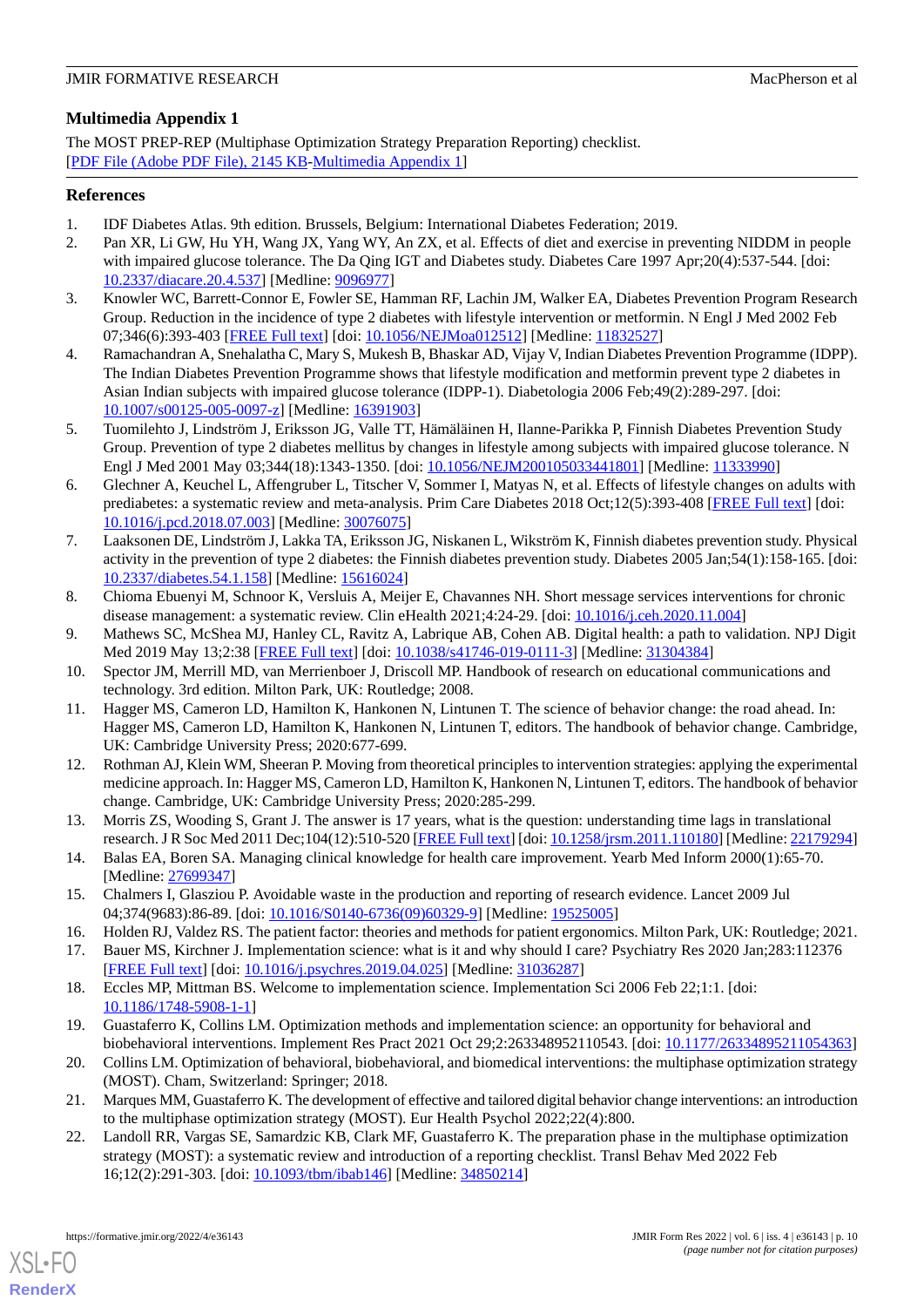- <span id="page-10-0"></span>23. Jung ME, Locke SR, Bourne JE, Beauchamp MR, Lee T, Singer J, et al. Cardiorespiratory fitness and accelerometer-determined physical activity following one year of free-living high-intensity interval training and moderate-intensity continuous training: a randomized trial. Int J Behav Nutr Phys Act 2020 Feb 26;17(1):25 [\[FREE Full](https://ijbnpa.biomedcentral.com/articles/10.1186/s12966-020-00933-8) [text](https://ijbnpa.biomedcentral.com/articles/10.1186/s12966-020-00933-8)] [doi: [10.1186/s12966-020-00933-8\]](http://dx.doi.org/10.1186/s12966-020-00933-8) [Medline: [32102667\]](http://www.ncbi.nlm.nih.gov/entrez/query.fcgi?cmd=Retrieve&db=PubMed&list_uids=32102667&dopt=Abstract)
- <span id="page-10-1"></span>24. Bean C, Dineen T, Locke SR, Bouvier B, Jung ME. An evaluation of the reach and effectiveness of a diabetes prevention behaviour change program situated in a community site. Can J Diabetes 2021 Jun;45(4):360-368. [doi: [10.1016/j.jcjd.2020.10.006\]](http://dx.doi.org/10.1016/j.jcjd.2020.10.006) [Medline: [33323314](http://www.ncbi.nlm.nih.gov/entrez/query.fcgi?cmd=Retrieve&db=PubMed&list_uids=33323314&dopt=Abstract)]
- <span id="page-10-2"></span>25. Census profile, 2016 census - Kelowna [population centre], British Columbia and Alberta [province]. Statistics Canada. 2017. URL: [https://www12.statcan.gc.ca/census-recensement/2016/dp-pd/prof/details/page.cfm?Lang=E&Geo1=POPC](https://www12.statcan.gc.ca/census-recensement/2016/dp-pd/prof/details/page.cfm?Lang=E&Geo1=POPC&Code1=0403&Geo2=PR&Code2=48&Data=Count&SearchText=Kelowna&SearchType=Begins&SearchPR=01&B1=All&TABID=1) [&Code1=0403&Geo2=PR&Code2=48&Data=Count&SearchText=Kelowna&SearchType=Begins&SearchPR=01&B1=All&TABID=1](https://www12.statcan.gc.ca/census-recensement/2016/dp-pd/prof/details/page.cfm?Lang=E&Geo1=POPC&Code1=0403&Geo2=PR&Code2=48&Data=Count&SearchText=Kelowna&SearchType=Begins&SearchPR=01&B1=All&TABID=1) [accessed 2022-02-24]
- <span id="page-10-4"></span><span id="page-10-3"></span>26. Bean C, Dineen T, Jung M. Lessons learned in supporting women with prediabetes through maintaining diet and exercise behavior changes beyond a diabetes-prevention counseling program. Case Stud Sport Exerc Psychol 2020;4(1):21-31. [doi: [10.1123/cssep.2019-0028](http://dx.doi.org/10.1123/cssep.2019-0028)]
- <span id="page-10-5"></span>27. Bean C, Dineen T, Jung ME. "It's a life thing, not a few months thing": profiling patterns of the physical activity change process and associated strategies of women with prediabetes over 1 year. Can J Diabetes 2020 Dec;44(8):701-710. [doi: [10.1016/j.jcjd.2020.09.001\]](http://dx.doi.org/10.1016/j.jcjd.2020.09.001) [Medline: [33189581](http://www.ncbi.nlm.nih.gov/entrez/query.fcgi?cmd=Retrieve&db=PubMed&list_uids=33189581&dopt=Abstract)]
- <span id="page-10-6"></span>28. Yardley L, Morrison L, Bradbury K, Muller I. The person-based approach to intervention development: application to digital health-related behavior change interventions. J Med Internet Res 2015 Jan 30;17(1):e30 [\[FREE Full text\]](https://www.jmir.org/2015/1/e30/) [doi: [10.2196/jmir.4055](http://dx.doi.org/10.2196/jmir.4055)] [Medline: [25639757](http://www.ncbi.nlm.nih.gov/entrez/query.fcgi?cmd=Retrieve&db=PubMed&list_uids=25639757&dopt=Abstract)]
- <span id="page-10-7"></span>29. Holden RJ, Boustani MA, Azar J. Agile Innovation to transform healthcare: innovating in complex adaptive systems is an everyday process, not a light bulb event. BMJ Innov 2021 Jan 28;7(2):499-505. [doi: [10.1136/bmjinnov-2020-000574\]](http://dx.doi.org/10.1136/bmjinnov-2020-000574)
- <span id="page-10-8"></span>30. Communications Monitoring Report. Government of Canada and Canadian Radio-Television and Telecommunications Commission. 2020. URL:<https://crtc.gc.ca/eng/publications/reports/policyMonitoring/2020/cmr4.htm> [accessed 2021-10-14]
- <span id="page-10-9"></span>31. MacPherson MM, Merry KJ, Locke SR, Jung ME. How can we keep people engaged in the behaviour change process? An exploratory analysis of two mHealth applications. J Technol Behav Sci (forthcoming) 2022 Apr 30:1-8 [\[FREE Full text\]](https://doi.org/10.1007/s41347-022-00253-7) [doi: [10.1007/s41347-022-00253-7](http://dx.doi.org/10.1007/s41347-022-00253-7)]
- <span id="page-10-11"></span><span id="page-10-10"></span>32. MacPherson MM, Merry KJ, Locke SR, Jung ME. Effects of mobile health prompts on self-monitoring and exercise behaviors following a diabetes prevention program: secondary analysis from a randomized controlled trial. JMIR Mhealth Uhealth 2019 Sep 05;7(9):e12956 [\[FREE Full text\]](https://mhealth.jmir.org/2019/9/e12956/) [doi: [10.2196/12956](http://dx.doi.org/10.2196/12956)] [Medline: [31489842\]](http://www.ncbi.nlm.nih.gov/entrez/query.fcgi?cmd=Retrieve&db=PubMed&list_uids=31489842&dopt=Abstract)
- <span id="page-10-20"></span>33. MacPherson MM, Merry KJ, Locke SR, Jung ME. mHealth prompts within diabetes prevention programs: a scoping review. mHealth 2022 Apr;8:20. [doi: [10.21037/mhealth-21-22\]](http://dx.doi.org/10.21037/mhealth-21-22)
- <span id="page-10-16"></span>34. Head KJ, Noar SM, Iannarino NT, Grant Harrington N. Efficacy of text messaging-based interventions for health promotion: a meta-analysis. Soc Sci Med 2013 Nov;97:41-48. [doi: [10.1016/j.socscimed.2013.08.003\]](http://dx.doi.org/10.1016/j.socscimed.2013.08.003) [Medline: [24161087](http://www.ncbi.nlm.nih.gov/entrez/query.fcgi?cmd=Retrieve&db=PubMed&list_uids=24161087&dopt=Abstract)]
- <span id="page-10-17"></span>35. Whittemore R, Siverly L, Wischik DL, Whitehouse CR. An umbrella review of text message programs for adults with type 2 diabetes. Diabetes Educ 2020 Dec;46(6):514-526. [doi: [10.1177/0145721720965464](http://dx.doi.org/10.1177/0145721720965464)] [Medline: [33353511\]](http://www.ncbi.nlm.nih.gov/entrez/query.fcgi?cmd=Retrieve&db=PubMed&list_uids=33353511&dopt=Abstract)
- <span id="page-10-18"></span>36. Skinner R, Gonet V, Currie S, Hoddinott P, Dombrowski SU. A systematic review with meta-analyses of text message-delivered behaviour change interventions for weight loss and weight loss maintenance. Obes Rev 2020 Jun;21(6):e12999. [doi: [10.1111/obr.12999](http://dx.doi.org/10.1111/obr.12999)] [Medline: [32043809\]](http://www.ncbi.nlm.nih.gov/entrez/query.fcgi?cmd=Retrieve&db=PubMed&list_uids=32043809&dopt=Abstract)
- <span id="page-10-13"></span>37. Siopis G, Chey T, Allman-Farinelli M. A systematic review and meta-analysis of interventions for weight management using text messaging. J Hum Nutr Diet 2015 Feb;28 Suppl 2:1-15. [doi: [10.1111/jhn.12207](http://dx.doi.org/10.1111/jhn.12207)] [Medline: [24480032](http://www.ncbi.nlm.nih.gov/entrez/query.fcgi?cmd=Retrieve&db=PubMed&list_uids=24480032&dopt=Abstract)]
- <span id="page-10-14"></span>38. Smith DM, Duque L, Huffman JC, Healy BC, Celano CM. Text message interventions for physical activity: a systematic review and meta-analysis. Am J Prev Med 2020 Jan;58(1):142-151 [[FREE Full text\]](http://europepmc.org/abstract/MED/31759805) [doi: [10.1016/j.amepre.2019.08.014](http://dx.doi.org/10.1016/j.amepre.2019.08.014)] [Medline: [31759805](http://www.ncbi.nlm.nih.gov/entrez/query.fcgi?cmd=Retrieve&db=PubMed&list_uids=31759805&dopt=Abstract)]
- <span id="page-10-12"></span>39. Haider R, Sudini L, Chow CK, Cheung NW. Mobile phone text messaging in improving glycaemic control for patients with type 2 diabetes mellitus: a systematic review and meta-analysis. Diabetes Res Clin Pract 2019 Apr;150:27-37. [doi: [10.1016/j.diabres.2019.02.022](http://dx.doi.org/10.1016/j.diabres.2019.02.022)] [Medline: [30822496](http://www.ncbi.nlm.nih.gov/entrez/query.fcgi?cmd=Retrieve&db=PubMed&list_uids=30822496&dopt=Abstract)]
- <span id="page-10-15"></span>40. Huang L, Yan Z, Huang H. The effect of short message service intervention on glycemic control in diabetes: a systematic review and meta-analysis. Postgrad Med 2019 Nov;131(8):566-571. [doi: [10.1080/00325481.2019.1668723\]](http://dx.doi.org/10.1080/00325481.2019.1668723) [Medline: [31524035](http://www.ncbi.nlm.nih.gov/entrez/query.fcgi?cmd=Retrieve&db=PubMed&list_uids=31524035&dopt=Abstract)]
- <span id="page-10-19"></span>41. Hall AK, Cole-Lewis H, Bernhardt JM. Mobile text messaging for health: a systematic review of reviews. Annu Rev Public Health 2015 Mar 18;36:393-415 [\[FREE Full text](http://europepmc.org/abstract/MED/25785892)] [doi: [10.1146/annurev-publhealth-031914-122855](http://dx.doi.org/10.1146/annurev-publhealth-031914-122855)] [Medline: [25785892\]](http://www.ncbi.nlm.nih.gov/entrez/query.fcgi?cmd=Retrieve&db=PubMed&list_uids=25785892&dopt=Abstract)
- 42. Sahin C, Courtney KL, Naylor PJ, E Rhodes RE. Tailored mobile text messaging interventions targeting type 2 diabetes self-management: a systematic review and a meta-analysis. Digit Health 2019 Apr 22;5:2055207619845279 [[FREE Full](https://journals.sagepub.com/doi/10.1177/2055207619845279?url_ver=Z39.88-2003&rfr_id=ori:rid:crossref.org&rfr_dat=cr_pub%3dpubmed) [text](https://journals.sagepub.com/doi/10.1177/2055207619845279?url_ver=Z39.88-2003&rfr_id=ori:rid:crossref.org&rfr_dat=cr_pub%3dpubmed)] [doi: [10.1177/2055207619845279\]](http://dx.doi.org/10.1177/2055207619845279) [Medline: [31041110\]](http://www.ncbi.nlm.nih.gov/entrez/query.fcgi?cmd=Retrieve&db=PubMed&list_uids=31041110&dopt=Abstract)
- 43. Feter N, Dos Santos TS, Caputo EL, da Silva MC. What is the role of smartphones on physical activity promotion? A systematic review and meta-analysis. Int J Public Health 2019 Jun;64(5):679-690. [doi: [10.1007/s00038-019-01210-7](http://dx.doi.org/10.1007/s00038-019-01210-7)] [Medline: [30758514](http://www.ncbi.nlm.nih.gov/entrez/query.fcgi?cmd=Retrieve&db=PubMed&list_uids=30758514&dopt=Abstract)]

[XSL](http://www.w3.org/Style/XSL)•FO **[RenderX](http://www.renderx.com/)**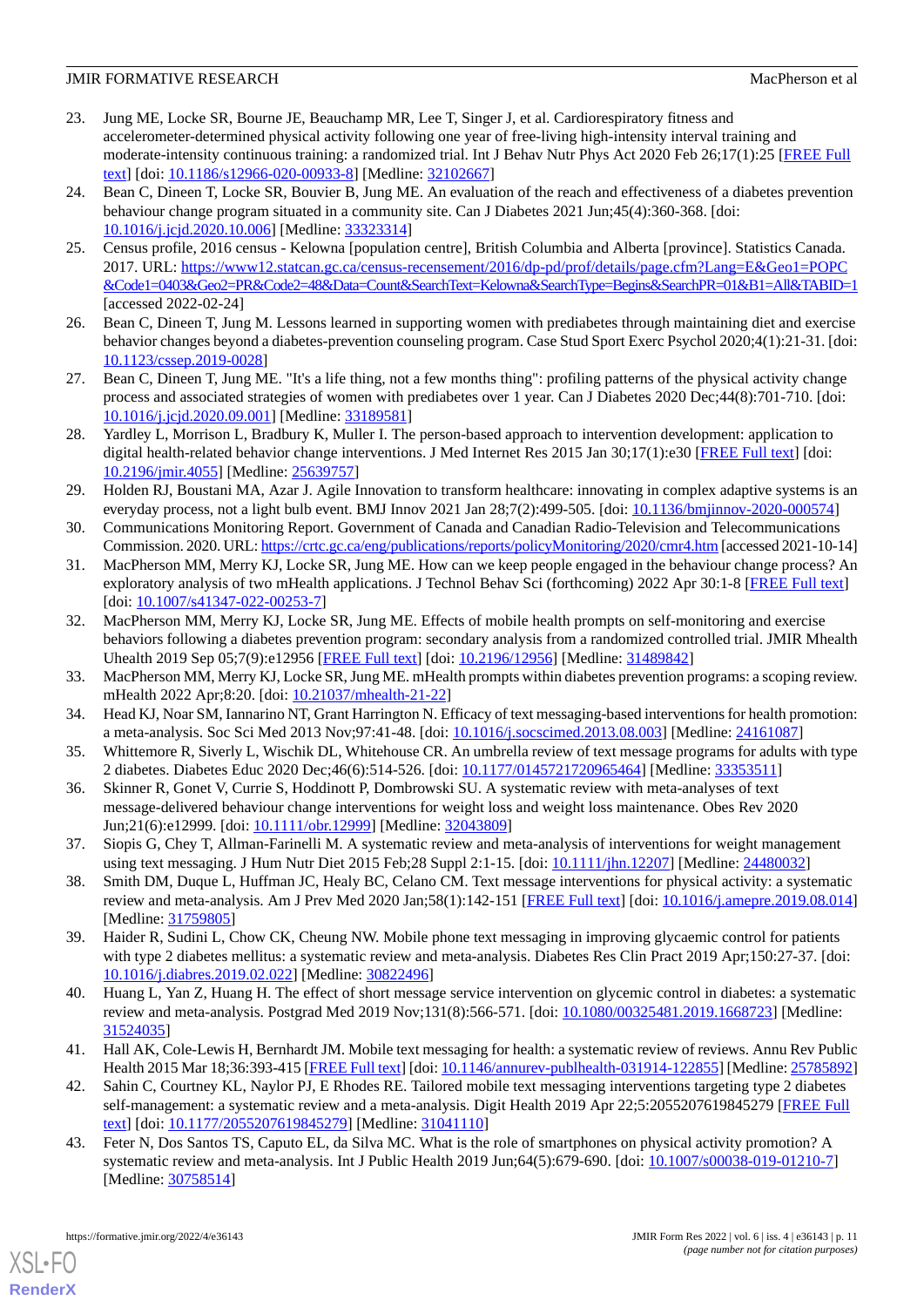- <span id="page-11-0"></span>44. Craig P, Dieppe P, Macintyre S, Michie S, Nazareth I, Petticrew M. Developing and evaluating complex interventions: the new Medical Research Council guidance. Int J Nurs Stud 2013 May;50(5):587-592. [doi: [10.1016/j.ijnurstu.2012.09.010](http://dx.doi.org/10.1016/j.ijnurstu.2012.09.010)] [Medline: [23159157](http://www.ncbi.nlm.nih.gov/entrez/query.fcgi?cmd=Retrieve&db=PubMed&list_uids=23159157&dopt=Abstract)]
- <span id="page-11-1"></span>45. Hoffmann TC, Glasziou PP, Boutron I, Milne R, Perera R, Moher D, et al. Better reporting of interventions: template for intervention description and replication (TIDieR) checklist and guide. BMJ 2014 Mar 07;348:g1687. [doi: [10.1136/bmj.g1687](http://dx.doi.org/10.1136/bmj.g1687)] [Medline: [24609605](http://www.ncbi.nlm.nih.gov/entrez/query.fcgi?cmd=Retrieve&db=PubMed&list_uids=24609605&dopt=Abstract)]
- <span id="page-11-2"></span>46. Michie S, Fixsen D, Grimshaw JM, Eccles MP. Specifying and reporting complex behaviour change interventions: the need for a scientific method. Implement Sci 2009 Jul 16;4:40 [\[FREE Full text\]](https://implementationscience.biomedcentral.com/articles/10.1186/1748-5908-4-40) [doi: [10.1186/1748-5908-4-40](http://dx.doi.org/10.1186/1748-5908-4-40)] [Medline: [19607700](http://www.ncbi.nlm.nih.gov/entrez/query.fcgi?cmd=Retrieve&db=PubMed&list_uids=19607700&dopt=Abstract)]
- <span id="page-11-4"></span><span id="page-11-3"></span>47. Ricci-Cabello I, Bobrow K, Islam SM, Chow CK, Maddison R, Whittaker R, et al. Examining development processes for text messaging interventions to prevent cardiovascular disease: systematic literature review. JMIR Mhealth Uhealth 2019 Mar 29;7(3):e12191 [\[FREE Full text\]](https://mhealth.jmir.org/2019/3/e12191/) [doi: [10.2196/12191](http://dx.doi.org/10.2196/12191)] [Medline: [30924790\]](http://www.ncbi.nlm.nih.gov/entrez/query.fcgi?cmd=Retrieve&db=PubMed&list_uids=30924790&dopt=Abstract)
- <span id="page-11-5"></span>48. Maar MA, Yeates K, Toth Z, Barron M, Boesch L, Hua-Stewart D, et al. Unpacking the black box: a formative research approach to the development of theory-driven, evidence-based, and culturally safe text messages in mobile health interventions. JMIR Mhealth Uhealth 2016 Jan 22;4(1):e10 [[FREE Full text](https://mhealth.jmir.org/2016/1/e10/)] [doi: [10.2196/mhealth.4994](http://dx.doi.org/10.2196/mhealth.4994)] [Medline: [26800712](http://www.ncbi.nlm.nih.gov/entrez/query.fcgi?cmd=Retrieve&db=PubMed&list_uids=26800712&dopt=Abstract)]
- <span id="page-11-6"></span>49. Joiner KL, Nam S, Whittemore R. Lifestyle interventions based on the diabetes prevention program delivered via eHealth: a systematic review and meta-analysis. Prev Med 2017 Jul;100:194-207 [\[FREE Full text](http://europepmc.org/abstract/MED/28456513)] [doi: [10.1016/j.ypmed.2017.04.033\]](http://dx.doi.org/10.1016/j.ypmed.2017.04.033) [Medline: [28456513](http://www.ncbi.nlm.nih.gov/entrez/query.fcgi?cmd=Retrieve&db=PubMed&list_uids=28456513&dopt=Abstract)]
- <span id="page-11-7"></span>50. Craig P, Dieppe P, Macintyre S, Michie S, Nazareth I, Petticrew M, Medical Research Council Guidance. Developing and evaluating complex interventions: the new Medical Research Council guidance. BMJ 2008 Sep 29;337:a1655 [[FREE Full](http://europepmc.org/abstract/MED/18824488) [text](http://europepmc.org/abstract/MED/18824488)] [doi: [10.1136/bmj.a1655](http://dx.doi.org/10.1136/bmj.a1655)] [Medline: [18824488](http://www.ncbi.nlm.nih.gov/entrez/query.fcgi?cmd=Retrieve&db=PubMed&list_uids=18824488&dopt=Abstract)]
- <span id="page-11-8"></span>51. Kok G, Schaalma H. Using theory in psychological interventions. In: Michie S, Abraham C, editors. Health psychology in practice II. Hoboken, NJ, USA: Wiley-Blackwell Publishing; 2004:203-229.
- <span id="page-11-10"></span><span id="page-11-9"></span>52. Collins LM, Strayhorn JC, Vanness DJ. One view of the next decade of research on behavioral and biobehavioral approaches to cancer prevention and control: intervention optimization. Transl Behav Med 2021 Nov 30;11(11):1998-2008. [doi: [10.1093/tbm/ibab087](http://dx.doi.org/10.1093/tbm/ibab087)] [Medline: [34850927](http://www.ncbi.nlm.nih.gov/entrez/query.fcgi?cmd=Retrieve&db=PubMed&list_uids=34850927&dopt=Abstract)]
- 53. Byrne M. Gaps and priorities in advancing methods for health behaviour change research. Health Psychol Rev 2020 Mar;14(1):165-175. [doi: [10.1080/17437199.2019.1707106](http://dx.doi.org/10.1080/17437199.2019.1707106)] [Medline: [31856663](http://www.ncbi.nlm.nih.gov/entrez/query.fcgi?cmd=Retrieve&db=PubMed&list_uids=31856663&dopt=Abstract)]
- <span id="page-11-11"></span>54. MacPherson MM, Dineen TE, Cranston KD, Jung ME. Identifying behaviour change techniques and motivational interviewing techniques in small steps for big changes: a community-based program for adults at risk for type 2 diabetes. Can J Diabetes 2020 Dec;44(8):719-726. [doi: [10.1016/j.jcjd.2020.09.011](http://dx.doi.org/10.1016/j.jcjd.2020.09.011)] [Medline: [33279096\]](http://www.ncbi.nlm.nih.gov/entrez/query.fcgi?cmd=Retrieve&db=PubMed&list_uids=33279096&dopt=Abstract)
- <span id="page-11-13"></span><span id="page-11-12"></span>55. Michie S, Richardson M, Johnston M, Abraham C, Francis J, Hardeman W, et al. The behavior change technique taxonomy (v1) of 93 hierarchically clustered techniques: building an international consensus for the reporting of behavior change interventions. Ann Behav Med 2013 Aug;46(1):81-95. [doi: [10.1007/s12160-013-9486-6\]](http://dx.doi.org/10.1007/s12160-013-9486-6) [Medline: [23512568\]](http://www.ncbi.nlm.nih.gov/entrez/query.fcgi?cmd=Retrieve&db=PubMed&list_uids=23512568&dopt=Abstract)
- <span id="page-11-14"></span>56. Michie S, Atkins L, West R. The behaviour change wheel. London, UK: Silverback Publishing; 2014.
- <span id="page-11-15"></span>57. MacPherson MM, Cranston KD, Locke SR, Bourne JE, Jung ME. Using the behavior change wheel to develop text messages to promote diet and physical activity adherence following a diabetes prevention program. Transl Behav Med 2021 Aug 13;11(8):1585-1595. [doi: [10.1093/tbm/ibab058](http://dx.doi.org/10.1093/tbm/ibab058)] [Medline: [34008852](http://www.ncbi.nlm.nih.gov/entrez/query.fcgi?cmd=Retrieve&db=PubMed&list_uids=34008852&dopt=Abstract)]
- <span id="page-11-16"></span>58. MacPherson M, Cranston K, Johnston C, Locke S, Jung ME. Evaluation and refinement of a bank of SMS text messages to promote behavior change adherence following a diabetes prevention program: survey study. JMIR Form Res 2021 Aug 27;5(8):e28163 [\[FREE Full text](https://formative.jmir.org/2021/8/e28163/)] [doi: [10.2196/28163\]](http://dx.doi.org/10.2196/28163) [Medline: [34448713\]](http://www.ncbi.nlm.nih.gov/entrez/query.fcgi?cmd=Retrieve&db=PubMed&list_uids=34448713&dopt=Abstract)
- <span id="page-11-17"></span>59. MacPherson MM, Locke SR, Jung ME. How do we know what to say and when to say it? Protocol for a feasibility study using the multiphase optimization strategy to develop a text messaging intervention following a diabetes prevention program. Open Science Framework. 2022. URL:<https://doi.org/10.17605/OSF.IO/YP82K> [accessed 2022-02-03]
- 60. Boudreaux ED, Cydulka R, Bock B, Borrelli B, Bernstein SL. Conceptual models of health behavior: research in the emergency care settings. Acad Emerg Med 2009 Nov;16(11):1120-1123 [[FREE Full text](https://doi.org/10.1111/j.1553-2712.2009.00543.x)] [doi: [10.1111/j.1553-2712.2009.00543.x\]](http://dx.doi.org/10.1111/j.1553-2712.2009.00543.x) [Medline: [20053231\]](http://www.ncbi.nlm.nih.gov/entrez/query.fcgi?cmd=Retrieve&db=PubMed&list_uids=20053231&dopt=Abstract)
- 61. El-Kotob R, Giangregorio LM. Pilot and feasibility studies in exercise, physical activity, or rehabilitation research. Pilot Feasibility Stud 2018 Aug 14;4(1):137 [\[FREE Full text\]](https://pilotfeasibilitystudies.biomedcentral.com/articles/10.1186/s40814-018-0326-0) [doi: [10.1186/s40814-018-0326-0](http://dx.doi.org/10.1186/s40814-018-0326-0)] [Medline: [30123527\]](http://www.ncbi.nlm.nih.gov/entrez/query.fcgi?cmd=Retrieve&db=PubMed&list_uids=30123527&dopt=Abstract)

### **Abbreviations**

[XSL](http://www.w3.org/Style/XSL)•FO **[RenderX](http://www.renderx.com/)**

**APEASE:** affordability, practicability, effectiveness, acceptability, side effects/safety, and equity **BCT:** behavior change technique **BCW:** Behaviour Change Wheel **DPP:** diabetes prevention program **EASE:** effectiveness, affordability, scalability, and efficiency **mHealth:** mobile health